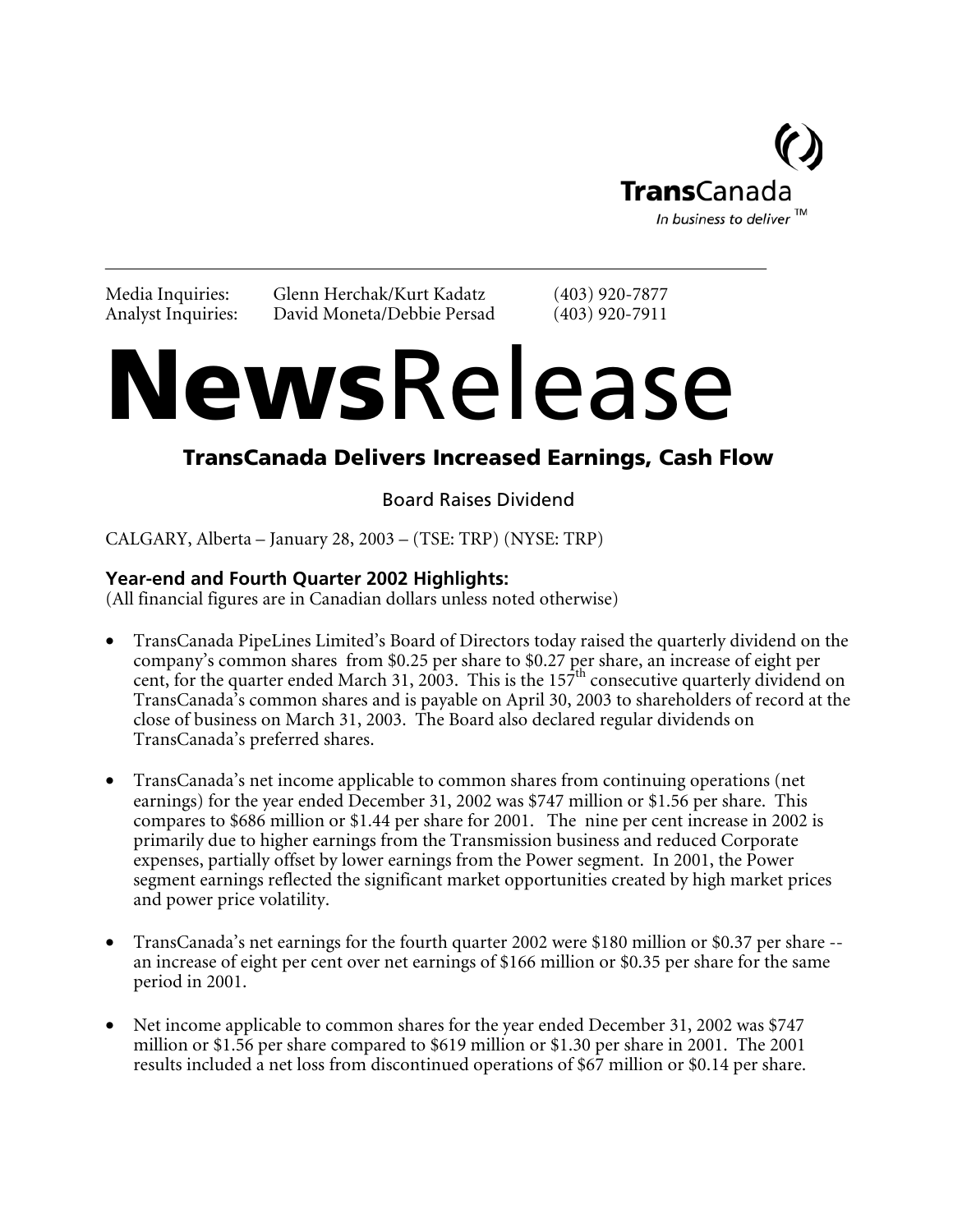- Net income applicable to common shares for fourth quarter 2002 was \$180 million or \$0.37 per share compared to \$186 million or \$0.40 per share for the fourth quarter 2001. The fourth quarter 2001 results include a positive \$20 million or \$0.05 per share after-tax adjustment to the provision for loss on discontinued operations.
- Funds generated from continuing operations for the fourth quarter 2002 were \$467 million, an increase of \$106 million compared to the same period last year. On a full year basis, funds generated from continuing operations were \$1,827 million compared to \$1,624 million in 2001, an increase of 13 per cent.
- The company has chosen to expense stock options and the impact of this accounting change, which has been recorded in the fourth quarter 2002, was a \$2 million charge to net income in the three months and year ended December 31, 2002.
- The National Energy Board (NEB) approved interim 2003 tolls on TransCanada's Mainline in December 2002. The NEB will hold a public hearing, scheduled to begin on February 24, 2003, to consider TransCanada's application for approval of 2003 tolls. Also in December, the Alberta Energy and Utilities Board approved interim tolls on TransCanada's Alberta System.
- For the year ended December 31, 2002:
	- Deliveries of natural gas on the Alberta System averaged 11.4 billion cubic feet per day  $(Bcf/d)$  (2001 – 11.1  $\text{Bcf}/d$ )
	- Field receipts volumes for the Alberta System were 11.2 Bcf/d (2001 11.4 Bcf/d)
	- Canadian Mainline deliveries to all delivery points along the system averaged 7.2 Bcf/d (2001 - 6.7 Bcf/d)
	- Canadian Mainline deliveries originating at the Alberta border and in Saskatchewan were 6.1 Bcf/d  $(2001 - 5.7 \text{ Bcf/d})$
	- The BC System delivered an average of 1.0 Bcf/d (2001 1.1 Bcf/d)

"Our focus in 2002 was on the diligent and disciplined implementation of the key strategies we established more than two years ago," said Hal Kvisle, TransCanada's chief executive officer. "As a result, we've delivered another year of consistently strong financial performance with increases in our income and cash flow. We are particularly proud of the level and quality of our 2002 funds from operations, which increased by 13 per cent relative to 2001.

"Enhancing shareholder value is always our primary goal in determining the best use of our discretionary cash flow. We are pleased that the increases in earnings and cash flow have enabled the Board to increase the dividend for the third consecutive year. This is a significant achievement and clearly shows that our focus on our two core businesses of natural gas transmission and power continues to work well."

TransCanada's financial position continued to improve during 2002 as it repaid debt maturities of \$486 million, reduced notes payable by \$46 million and increased shareholders' equity by \$320 million. The company's liquidity position remains strong as it continues to generate substantial operating cash flow and, aside from ongoing maintenance requirements and the pending Bruce Power transaction, has limited capital commitments going forward.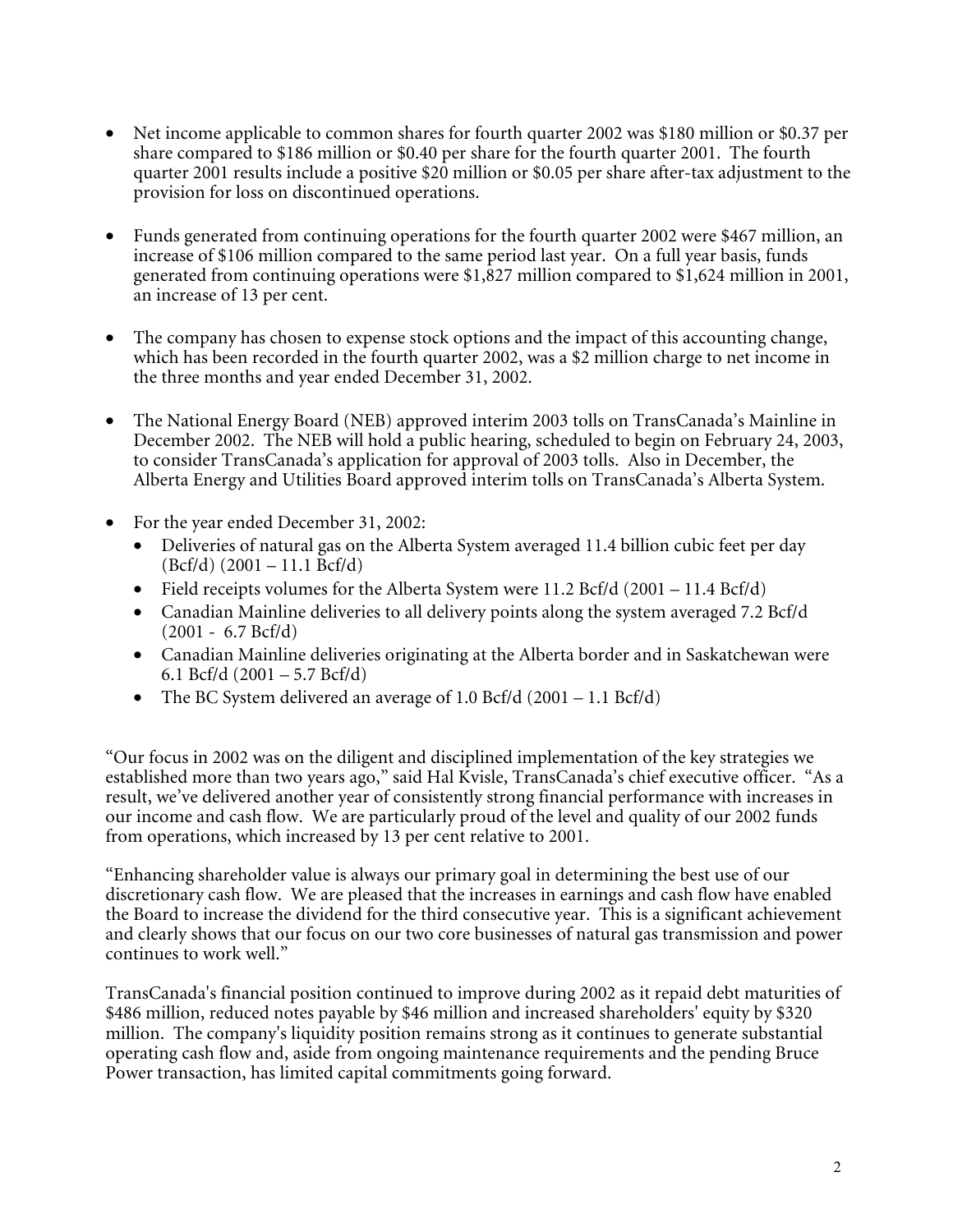During the fourth quarter, TransCanada established a new \$1.5 billion syndicated credit facility, replacing existing lines set to expire in mid-2003, and also filed universal shelf prospectuses with Canadian and U.S. securities regulators in the amount of \$2 billion and US\$1 billion respectively.

"Our balance sheet remains strong and, as demonstrated in the fourth quarter, we remain extremely well positioned to act on opportunities for growth in our core businesses of natural gas transmission and power generation," said Mr. Kvisle.

TransCanada's strategies for growth and value creation continue to be:

- Sustain, grow and optimize its North American natural gas transmission network
- Establish a new regulated business model that provides value to customers, reduces the longterm risks of its Canadian long-haul pipelines and allows the company to earn a fair and competitive return
- Grow its power business
- Achieve operational excellence, with a focus on providing low-cost, reliable service to its customers
- Maintain and utilize its strong financial position

"We believe there will be significant opportunities to continue to grow our pipeline and power businesses over the next decade," said Mr. Kvisle. "However, we will not pursue growth for growth's sake. We will continue to carefully evaluate all opportunities with a focus on the acquisition and construction of highly efficient assets that enhance shareholder value. We will continue to fund our businesses in a manner that is consistent with our 'A' credit rating.

"Our goal is to be one of the most profitable, competitive, reliable providers of natural gas transportation and electric power in North America."

# **Fourth quarter 2002 highlights**

In December 2002, TransCanada, as a member of a consortium, signed an agreement to purchase a 31.6 per cent interest in Bruce Power Limited Partnership (Bruce Power) and an approximate 33.3 per cent interest in Bruce Power Inc., the general partner of Bruce Power, for approximately \$376 million. In addition to the purchase price, each consortium member will fund a one-third share (\$75 million) of a \$225 million accelerated deferred rent payment to Ontario Power Generation (OPG). Bruce Power is a tenant under a lease on the Bruce nuclear power facility in Ontario. The lease expires in 2018 with an option to extend the lease by up to 25 years.

The other two consortium members are Cameco Corporation and BPC Generation Infrastructure Trust, a trust established by the Ontario Municipal Employees Retirement System.

"Our investment in Bruce Power is a strong fit with TransCanada's strategy to grow its power business," said Mr. Kvisle. "As we have consistently stated, each investment we make in power must be supported by strong, stable and predictable cash flows with either substantially contracted revenue streams or be at the low cost end of the dispatch curve."

The Bruce Power facility will continue to be managed and operated by the existing management and staff of Bruce Power. Under the terms of the lease, spent fuel and decommissioning liabilities remain the responsibility of OPG. The transaction is expected to close in February 2003.

Also in December 2002, TransCanada entered into an equal partnership with OPG to assess the viability of developing a 550 megawatt (MW) natural gas-fuelled energy centre to meet the growing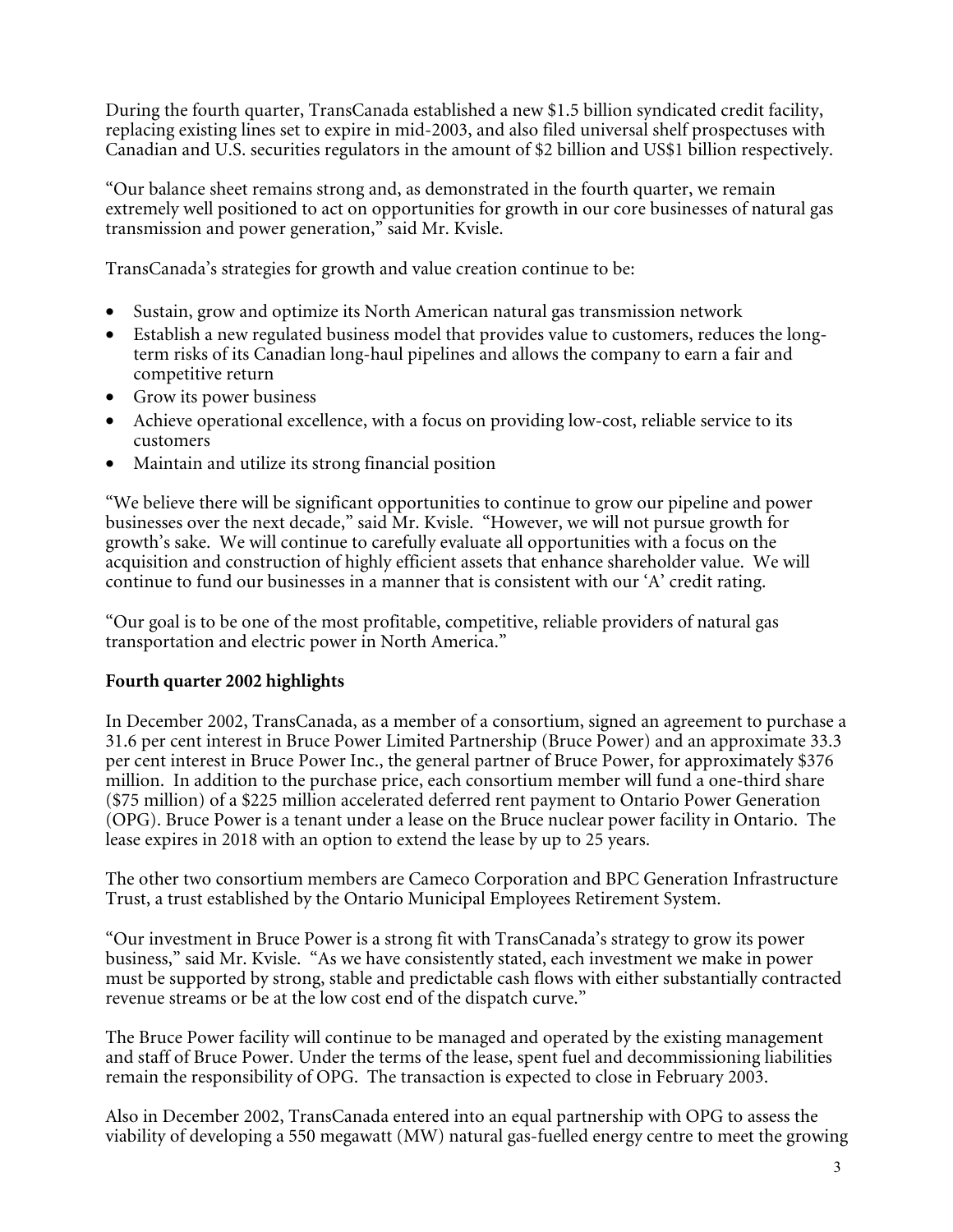needs of Toronto's downtown core. The centre would be located on a portion of the site of OPG's former R.L. Hearn Generating Station in the Portlands area of Toronto's downtown waterfront.

In November 2002, TransCanada closed its acquisition of the 300 MW ManChief power plant in Brush, Colorado for \$209 million. The entire output of the simple cycle, two turbine facility is sold under long-term tolling contracts that expire in 2012.

"TransCanada's strengths are its premium asset base, its financial capability and the experience and expertise of its people. We remain committed to building profitable, and sustainable businesses in pipe and power," said Mr. Kvisle. "The year 2002 saw TransCanada emerge as a leader in the North American natural gas pipeline and power industries. In 2003 we will maintain our focus on our core businesses and our emphasis on their continued growth without compromising our financial position."

# **Conference Call**

TransCanada will hold a teleconference today at 1:00 p.m. (Mountain) / 3:00 p.m. (Eastern) to discuss the fourth quarter 2002 financial results and general developments and issues concerning the company. Analysts, members of the media and other interested parties wanting to participate in the call should dial 1-800-273-9672 (North America) or 416-695-5806 (Toronto area) at least 10 minutes prior to the start of the call. No pass code is required. A live audio web cast of the teleconference will also be available on TransCanada's web site at www.transcanada.com.

The conference will begin with a short address by members of TransCanada's executive management, followed by a question and answer period for investment analysts. A question and answer period for members of the media will immediately follow.

A replay of the teleconference will be available two hours after the conclusion of the call until midnight, February 4*,* 2003 by dialing 1-800-408-3053 or 416-695-5800 (Toronto area) and entering passcode 1340403. The web cast will be archived and available for replay.

# **About TransCanada**

TransCanada is a leading North American energy company. It is focused on natural gas transmission and power services with employees who are expert in these businesses. The company's network of approximately 38,000 kilometres of pipeline transports the majority of western Canada's natural gas production to the fastest growing markets in Canada and the United States. Upon closing the Bruce Power transaction, TransCanada will own or have interests in, control, manage or be constructing facilities for approximately 4,150 megawatts of power -- an amount of power that can meet the needs of more than four million average households. The company's common shares trade under the symbol TRP on the Toronto and New York stock exchanges. Visit us on the internet at www.transcanada.com for more information.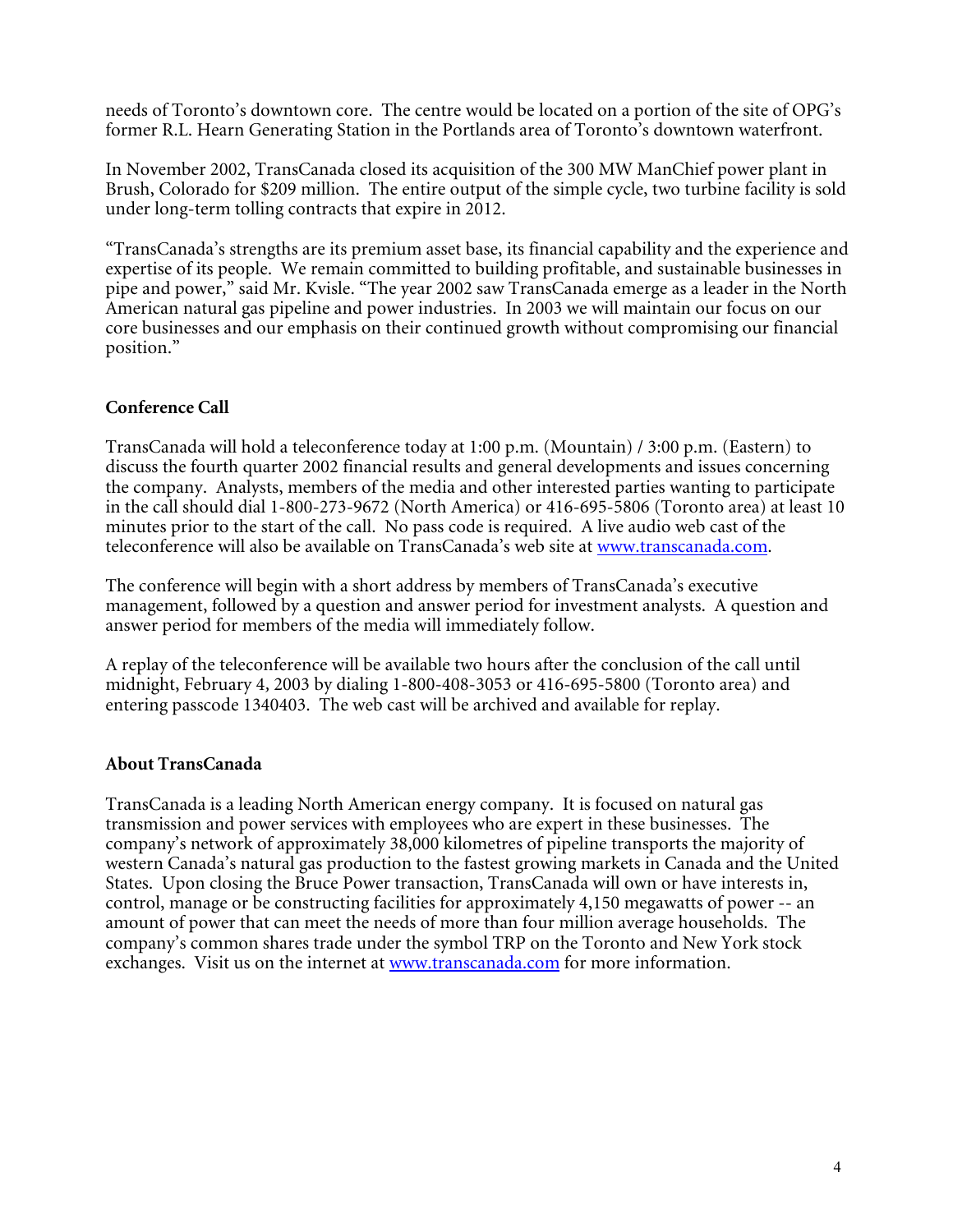# **Fourth Quarter 2002 Financial Highlights** (unaudited)

| <b>Operating Results</b>                                                                                        | Three months ended December 31 |                  |                | <b>Year ended December 31</b> |  |  |
|-----------------------------------------------------------------------------------------------------------------|--------------------------------|------------------|----------------|-------------------------------|--|--|
| (millions of dollars)                                                                                           | 2002                           | 2001             | 2002           | 2001                          |  |  |
| <b>Revenues</b>                                                                                                 | 1,338                          | 1,279            | 5,214          | 5,275                         |  |  |
| Net Income/(Loss) Applicable to Common Shares<br>Continuing operations<br>Discontinued operations               | 180<br>180                     | 166<br>20<br>186 | 747<br>747     | 686<br>(67)<br>619            |  |  |
| <b>Cash Flow</b><br>Funds generated from continuing operations<br>Capital expenditures in continuing operations | 467<br>(193)                   | 361<br>(171)     | 1,827<br>(586) | 1,624<br>(440)                |  |  |

|                  |                          |                                | Year ended December 31     |  |
|------------------|--------------------------|--------------------------------|----------------------------|--|
| 2002             | 2001                     | 2002                           | 2001                       |  |
| \$0.37<br>\$0.37 | \$0.35<br>0.05<br>\$0.40 | \$1.56<br>\$1.56               | \$1.44<br>(0.14)<br>\$1.30 |  |
| \$0.25           | \$0.225                  | \$1.00                         | \$0.90                     |  |
|                  |                          |                                |                            |  |
| 479.3            | 476.5                    | 478.3                          | 475.8                      |  |
| 479.5            | 476.6                    | 479.5                          | 476.6                      |  |
|                  |                          | Three months ended December 31 |                            |  |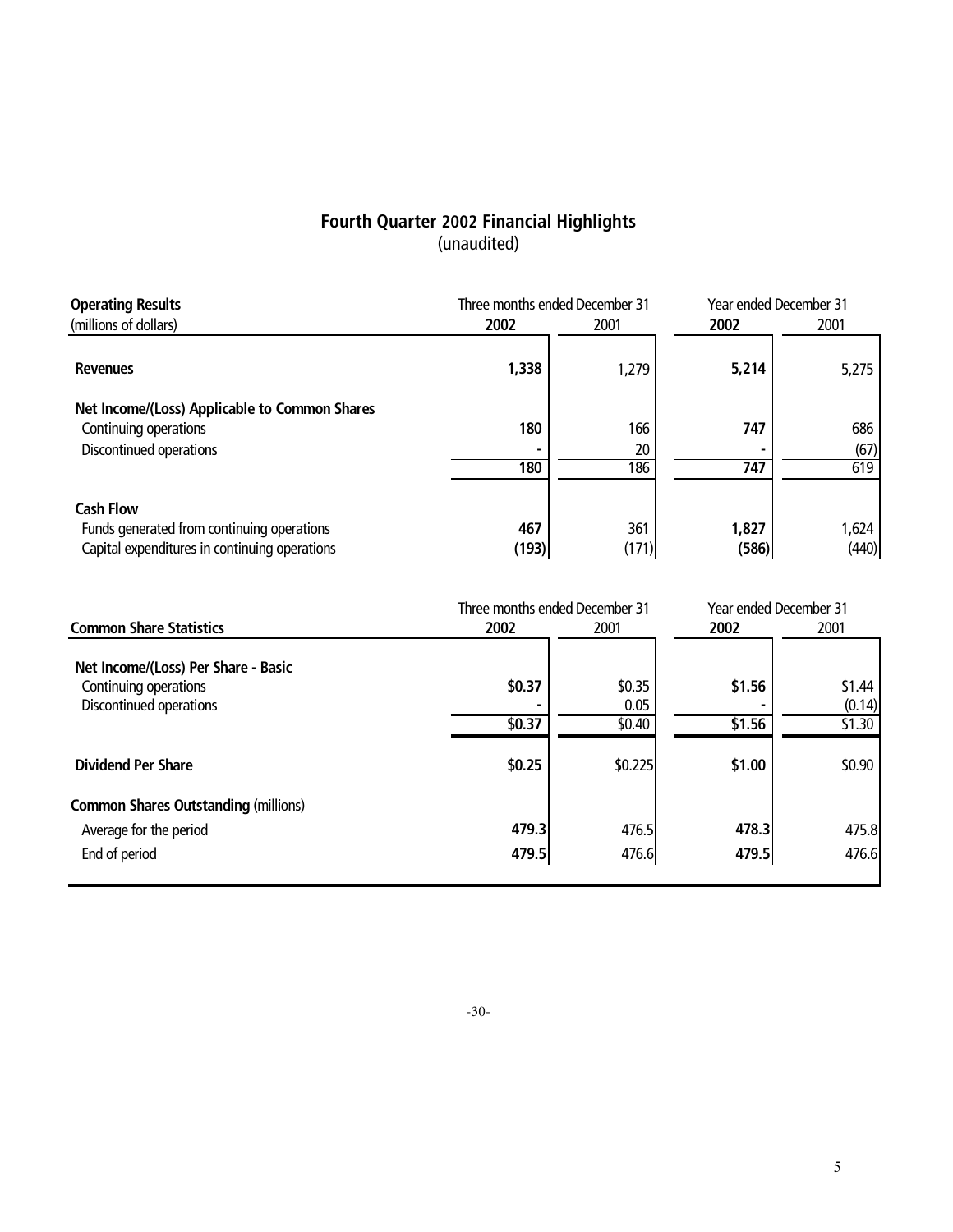

# **FOURTH QUARTER 2002**

# **Quarterly** Report to Shareholders

**Consolidated Results-at-a-Glance**

| (unaudited)                                    |        | Three months ended December 31 |        | <b>Year ended December 31</b> |  |
|------------------------------------------------|--------|--------------------------------|--------|-------------------------------|--|
| (millions of dollars except per share amounts) | 2002   | $2001*$                        | 2002   | 2001*                         |  |
| Net Income/(Loss) Applicable to Common Shares  |        |                                |        |                               |  |
| Continuing operations                          | 180    | 166                            | 747    | 686                           |  |
| Discontinued operations                        |        | 20                             |        | (67)                          |  |
|                                                | 180    | 186                            | 747    | 619                           |  |
| Net Income/(Loss) Per Share - Basic            |        |                                |        |                               |  |
| Continuing operations                          | \$0.37 | \$0.35                         | \$1.56 | \$1.44                        |  |
| Discontinued operations                        |        | 0.05                           |        | (0.14)                        |  |
|                                                | \$0.37 | \$0.40                         | \$1.56 | \$1.30                        |  |

\*Restated, see note 2, Accounting Changes, in the Notes to Consolidated Financial Statements.

# **Management's Discussion and Analysis**

On January 28, 2003, the Board of Directors of TransCanada PipeLines Limited (TransCanada or the company) raised the quarterly dividend on the company's common shares from \$0.25 per share to \$0.27 per share, an increase of eight per cent, for the quarter ended March 31, 2003.

The following discussion and analysis should be read in conjunction with the accompanying consolidated financial statements of TransCanada and the notes thereto.

# **Results of Operations**

# **Consolidated**

TransCanada's net income applicable to common shares from continuing operations (net earnings) for the year ended December 31, 2002 was \$747 million or \$1.56 per share compared to \$686 million or \$1.44 per share in 2001. The increase of \$61 million or \$0.12 per share in 2002 compared to 2001 is primarily due to higher earnings from the Transmission business and reduced expenses in the Corporate segment, partially offset by lower earnings from the Power segment. In 2001, the Power segment earnings reflected the significant market opportunities created by high market prices and power price volatility. In June 2002, TransCanada received the National Energy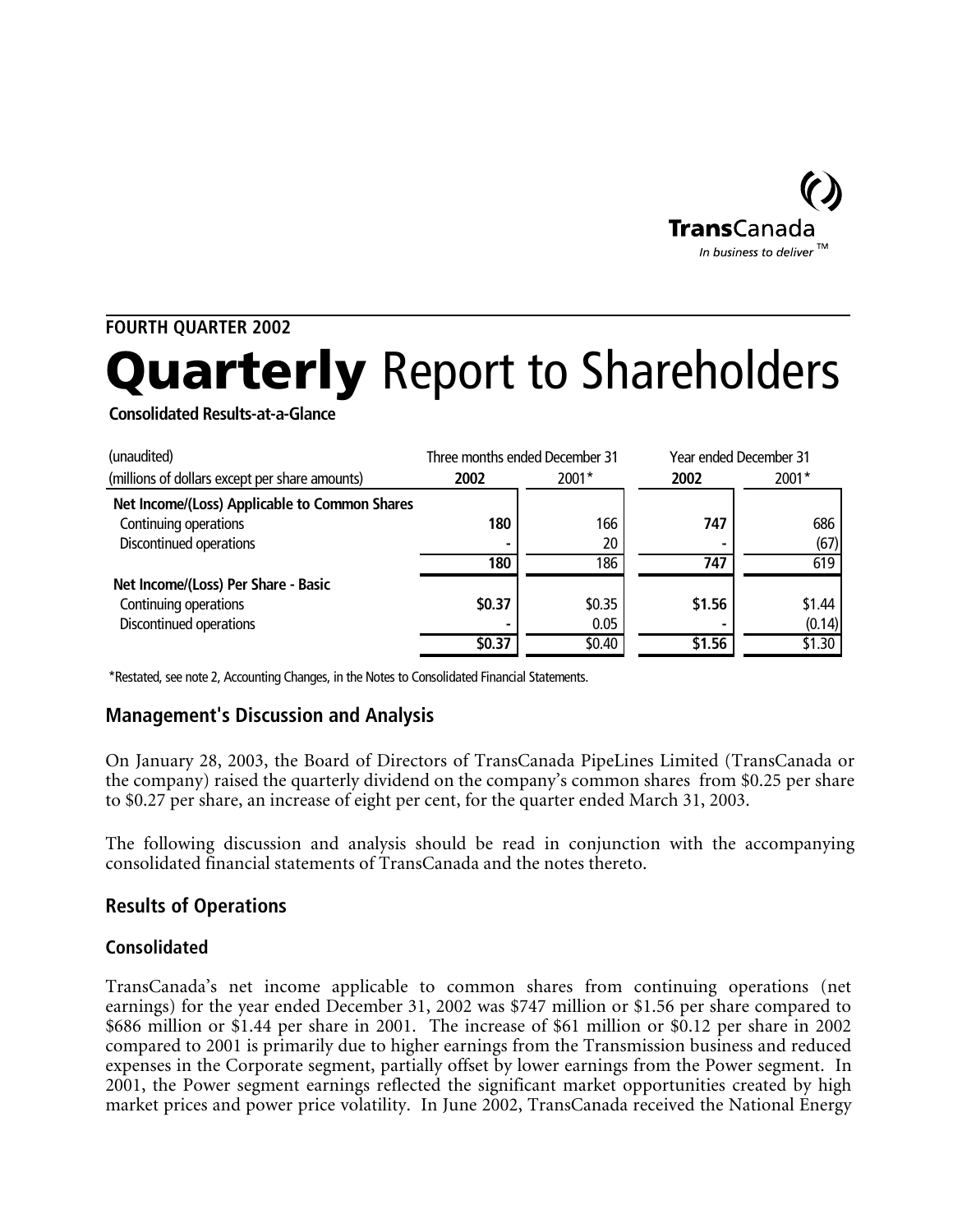Board (NEB) decision on its Fair Return application (Fair Return decision) to determine the cost of capital to be included in the calculation of 2001 and 2002 final tolls on its Canadian Mainline. The results for the year ended December 31, 2002 include after-tax net income of \$36 million or \$0.08 per share, representing the impact of the Fair Return decision for 2001 (\$16 million) and 2002 (\$20 million). The results also include \$7 million relating to TransCanada's proportionate share of a favourable ruling in Great Lakes with respect to Minnesota use tax paid in prior years.

Net income applicable to common shares for the year ended December 31, 2002 was \$747 million or \$1.56 per share compared to \$619 million or \$1.30 per share in 2001. The 2001 results included a net loss from discontinued operations of \$67 million or \$0.14 per share.

TransCanada's net earnings for fourth quarter 2002 were \$180 million or \$0.37 per share compared to \$166 million or \$0.35 per share for fourth quarter 2001. The increase of \$14 million or \$0.02 per share in the fourth quarter is mainly attributable to stronger results from the Transmission segment and lower expenses in the Corporate segment, offset by lower earnings from the Power segment.

Net income applicable to common shares for fourth quarter 2002 was \$180 million or \$0.37 per share compared to \$186 million or \$0.40 per share for fourth quarter 2001. The fourth quarter 2001 results include a positive \$20 million or \$0.05 per share after-tax adjustment to the provision for loss on discontinued operations.

Funds generated from continuing operations of \$1,827 million for the year ended December 31, 2002 increased by \$203 million in comparison to 2001. Funds generated from continuing operations of \$467 million for fourth quarter 2002 increased \$106 million compared to the fourth quarter last year.

The company has chosen to expense stock options and the impact of this accounting change, which has been recorded in the fourth quarter 2002, was a \$2 million charge to net income in the three months and year ended December 31, 2002.

Effective third quarter 2002, the company adopted accrual accounting for energy trading contracts, changing from its previous policy of mark-to-market accounting for these contracts. This accounting change has been applied retroactively with restatement of prior periods (see note 2, Accounting Changes, in the Notes to Consolidated Financial Statements). The cumulative effect of this accounting change as at January 1, 2001 was a decrease in retained earnings of \$20 million. Net income for the year ended December 31, 2001 included a positive adjustment of \$11 million. Under accrual accounting, net income for the year ended December 31, 2002 is \$13 million higher than would have been reported under mark-to-market accounting.

| (unaudited)                            |      | Three months ended December 31 |      | <b>Year ended December 31</b> |
|----------------------------------------|------|--------------------------------|------|-------------------------------|
| (millions of dollars)                  | 2002 | 2001                           | 2002 | 2001                          |
| Transmission                           | 162  | 153                            | 653  | 585                           |
| Power                                  | 30   | 35                             | 146  | 168                           |
| Corporate                              | (12) | (22)                           | (52) | (67)                          |
| Continuing operations                  | 180  | 166                            | 747  | 686                           |
| Discontinued operations                |      | 20                             |      | (67)                          |
|                                        |      |                                |      |                               |
| Net Income Applicable to Common Shares | 180  | 186                            | 747  | 619                           |

#### **Segment Results-at-a-Glance**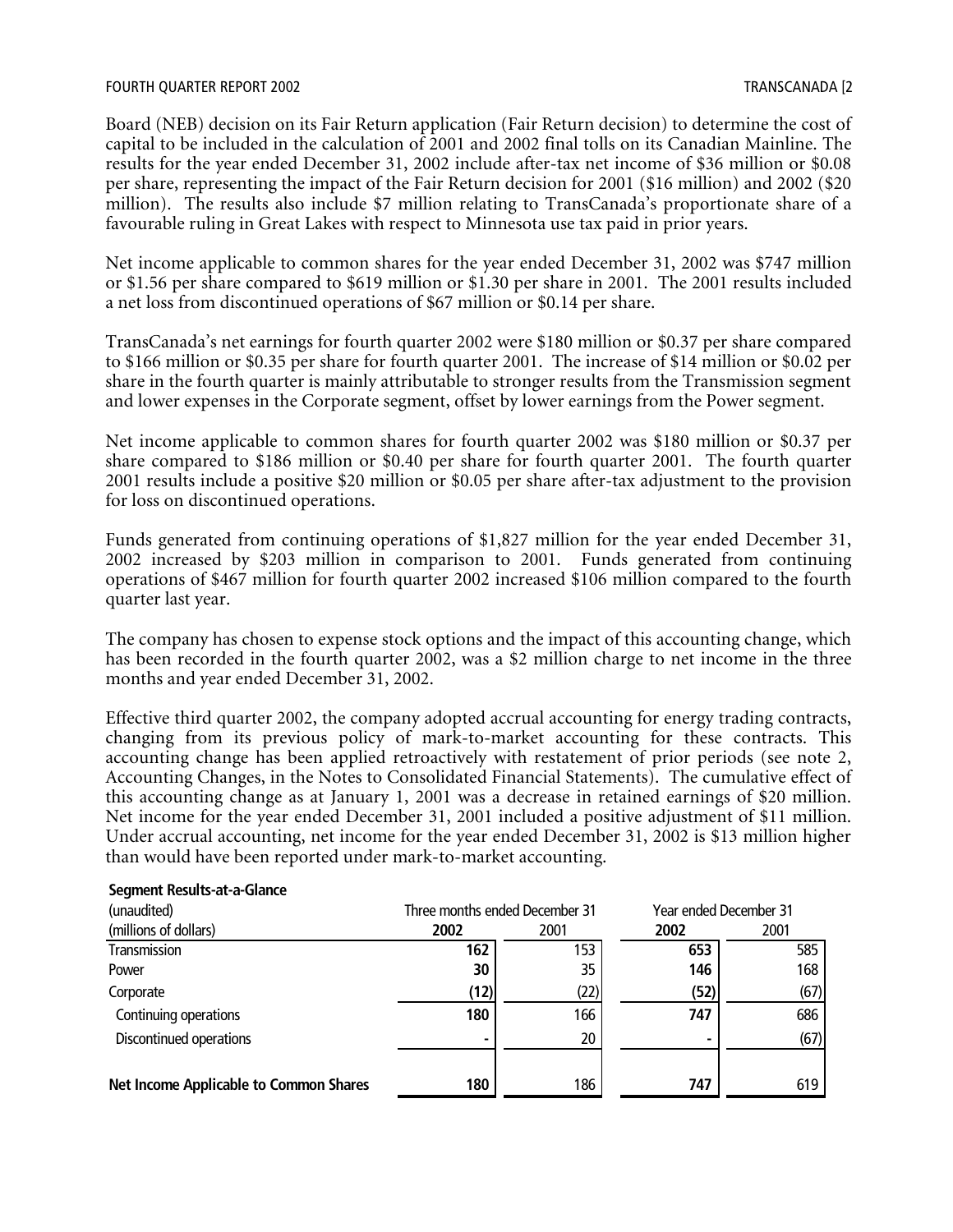# **Transmission**

The Transmission business generated net earnings of \$162 million and \$653 million for the three months and year ended December 31, 2002, respectively.

| <b>Transmission Results-at-a-Glance</b> |                                |      |      |                               |
|-----------------------------------------|--------------------------------|------|------|-------------------------------|
| (unaudited)                             | Three months ended December 31 |      |      | <b>Year ended December 31</b> |
| (millions of dollars)                   | 2002                           | 2001 | 2002 | 2001                          |
| <b>Wholly-Owned Pipelines</b>           |                                |      |      |                               |
| Alberta System                          | 56                             | 59   | 214  | 204                           |
| Canadian Mainline                       | 75                             | 70   | 307  | 274                           |
| <b>BC System</b>                        | 2                              |      | 6    | 5                             |
|                                         | 133                            | 130  | 527  | 483                           |
| <b>North American Pipeline Ventures</b> |                                |      |      |                               |
| <b>Great Lakes</b>                      | 17                             | 15   | 66   | 56                            |
| TC PipeLines, LP                        | 5                              | 4    | 17   | 15                            |
| <b>Iroquois</b>                         | 3                              | 4    | 18   | 16                            |
| Portland                                |                                |      |      | (1)                           |
| Foothills                               | 4                              | 5    | 17   | 20                            |
| Trans Québec & Maritimes                | 2                              | 2    | 8    | 8                             |
| Northern Development                    | (1)                            | (3)  | (6)  | (9)                           |
| Other                                   | (1)                            | (4)  | 4    | (3)                           |
|                                         | 29                             | 23   | 126  | 102                           |
| Net earnings                            | 162                            | 153  | 653  | 585                           |

# Wholly-Owned Pipelines

The Alberta System's net earnings of \$56 million in fourth quarter 2002 decreased \$3 million compared to \$59 million in the same quarter of 2001 primarily due to recognition in fourth quarter 2001 of incentive earnings from operating cost efficiencies related to 2001. Net earnings for the year ended December 31, 2002 increased \$10 million when compared to the prior year, primarily due to an interest refund relating to a prior year income tax reassessment, and the expiry of TransCanada's transition support costs with respect to the Alberta System's Products & Pricing Agreement which ended in the first quarter of 2002. TransCanada is currently in negotiations with Alberta System customers on the 2003 revenue requirement. TransCanada plans to file an application for approval of the Alberta System 2003 revenue requirement and final 2003 tolls, rates and charges with the Alberta Energy and Utilities Board (EUB) by February 28, 2003.

The Canadian Mainline's net earnings have increased \$5 million and \$33 million, respectively, for the three months and year ended December 31, 2002 when compared to the corresponding periods in 2001. Net earnings in 2002 reflect the impact of the Fair Return decision which included an increase in the deemed common equity ratio from 30 to 33 per cent, effective January 1, 2001. The increase in earnings from the Fair Return decision was partially offset by a decline in the rate of return on common equity from 9.61 per cent in 2001 to 9.53 per cent in 2002 and a lower average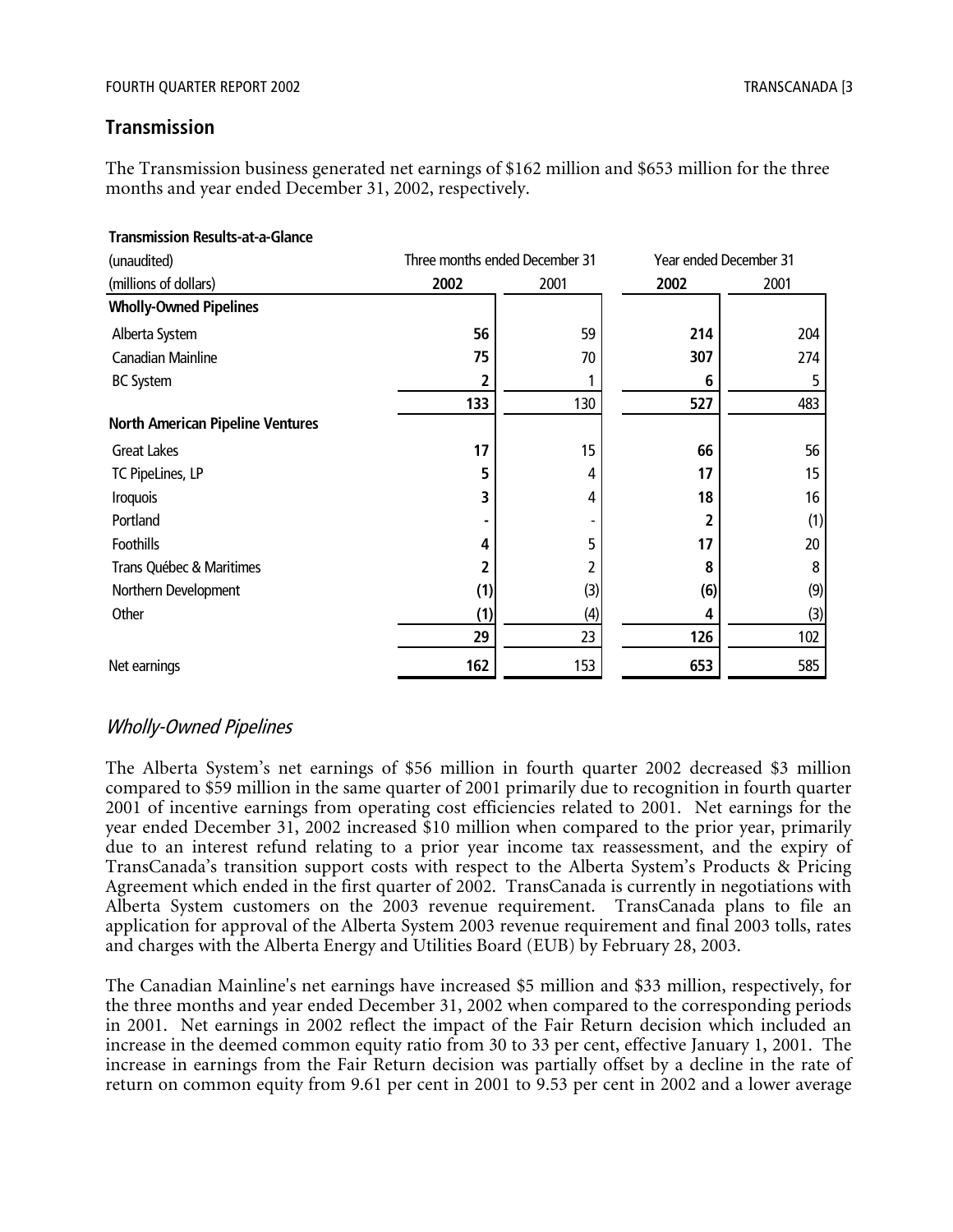#### FOURTH QUARTER REPORT 2002 TO THE SERVICE OF THE SERVICE OF TRANSCANADA [4

investment base. The NEB has scheduled a hearing to commence February 24, 2003 to consider the Canadian Mainline 2003 Tolls and Tariff Application. In September 2002, TransCanada also filed with the NEB a request for review and variance of the Fair Return decision and that the final Canadian Mainline 2003 Tolls and Tariff Application reflect the review and variance decision. The NEB has not yet responded to TransCanada's review and variance request.

| <b>Operating Statistics</b>                                     | Alberta             |       | Canadian   |       | BС     |      |
|-----------------------------------------------------------------|---------------------|-------|------------|-------|--------|------|
| Year ended December 31 (unaudited)                              | System <sup>*</sup> |       | Mainline** |       | System |      |
|                                                                 | 2002                | 2001  | 2002       | 2001  | 2002   | 2001 |
| Average investment base (\$ millions)<br>Delivery volumes (Bcf) | 5.074               | 5.183 | 8.884      | 9.176 | 211    | 204  |
| <b>Total</b>                                                    | 4,146               | 4.059 | 2,630      | 2.450 | 371    | 395  |
| Average per day                                                 | 11.4                | 11.1  | 7.2        | 6.7   | 1.0    | 1.1  |

\*Field receipt volumes for the Alberta System for the year ended December 31, 2002 were 4,101 Bcf (2001 - 4,170 Bcf); average per day were 11.2 Bcf (2001 - 11.4 Bcf).

\*\*Canadian Mainline deliveries originating at the Alberta border and in Saskatchewan for the year ended December 31, 2002 were 2,221 Bcf (2001 - 2,098 Bcf); average per day were 6.1 Bcf (2001 - 5.7 Bcf).

# North American Pipeline Ventures

TransCanada's proportionate share of net earnings from its other Transmission businesses was \$29 million and \$126 million for the three months and year ended December 31, 2002, respectively. This represents increases of \$6 million and \$24 million, respectively, compared to the same periods in 2001.

Higher net earnings for the year ended December 31, 2002 reflect TransCanada's \$7 million share of a favourable ruling in Great Lakes related to Minnesota use tax paid in prior years. Excluding the impact of the Great Lakes favourable ruling, the increase in full year 2002 net earnings was mainly due to higher transportation margins, favourable foreign exchange rates on stronger operating results from U.S. pipeline affiliates and TransCanada's increased ownership interests in Iroquois and Portland acquired in second quarter 2001. In addition, net earnings related to TransCanada's share of other ventures, including CrossAlta gas storage facilities (CrossAlta), Ventures LP and TransGas de Occidente, increased \$7 million in 2002 when compared to the prior year.

The \$6 million increase in fourth quarter 2002 compared to 2001 is mainly due to lower northern development costs and increased contributions from CrossAlta and Great Lakes.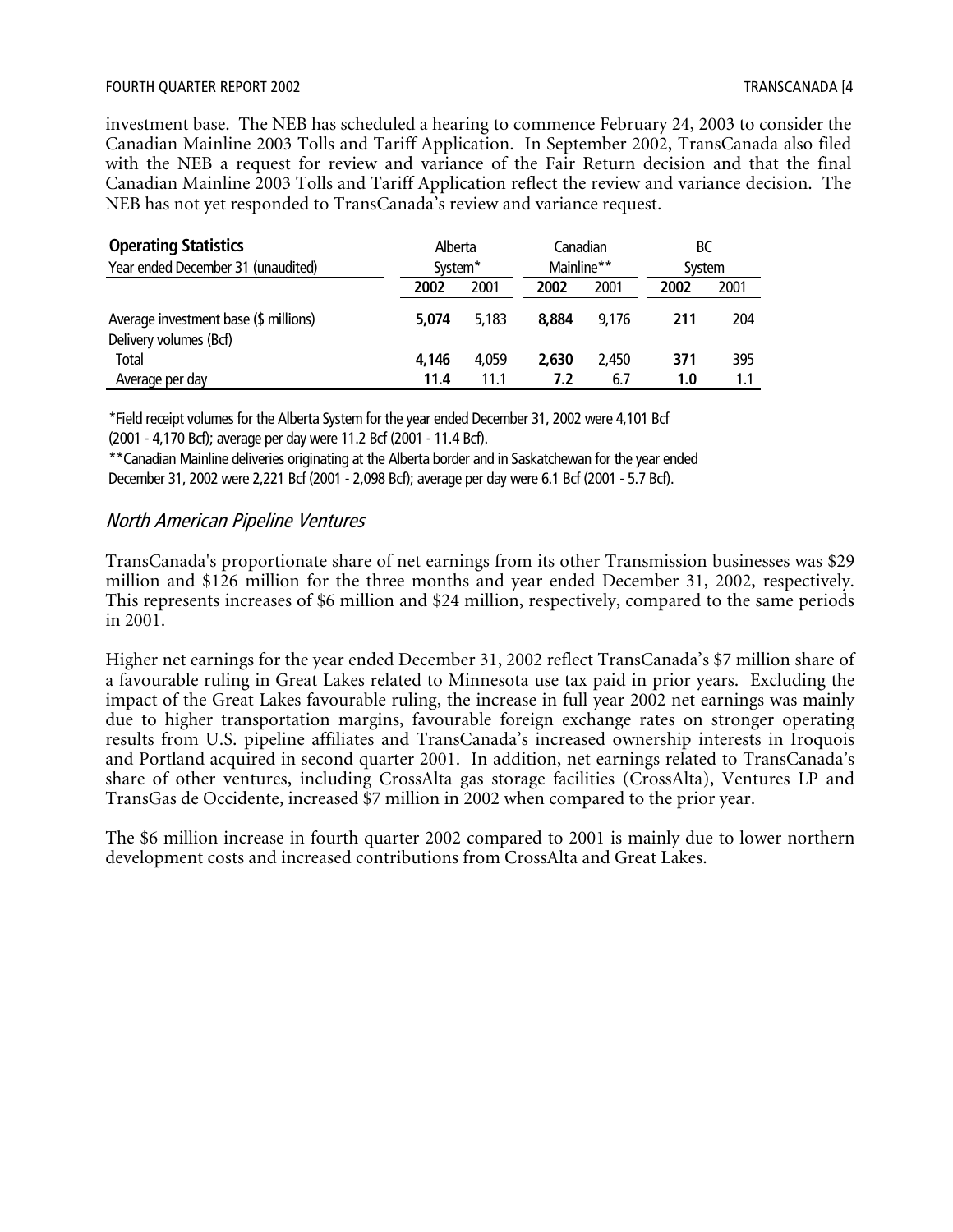#### FOURTH QUARTER REPORT 2002 TRANSCANADA [5

#### **Power**

#### **Power Results-at-a-Glance**

| (unaudited)                               | Three months ended December 31 |      |      | Year ended December 31 |
|-------------------------------------------|--------------------------------|------|------|------------------------|
| (millions of dollars)                     | 2002                           | 2001 | 2002 | 2001                   |
| Power LP investment                       | 9                              | 10   | 36   | 39                     |
| Northeastern U.S. operations              | 35                             | 55   | 149  | 159                    |
| Western operations                        | 30                             | 15   | 131  | 149                    |
| General, administrative and support costs | (25)                           | (18) | (73) | (49)                   |
| Operating and other income                | 49                             | 62   | 243  | 298                    |
| Financial charges                         | (4)                            | (9)  | (13) | (24)                   |
| Income taxes                              | (15)                           | (18) | (84) | (106)                  |
| Net earnings                              | 30                             | 35   | 146  | 168                    |

Power's net earnings of \$146 million for the year ended December 31, 2002 were \$22 million lower when compared to 2001. Net earnings of \$30 million in fourth quarter 2002 decreased \$5 million compared to \$35 million in fourth quarter 2001.

Operating and other income from the investment in TransCanada Power, L.P. (Power LP) for the three months ended December 31, 2002 was comparable to the same period in 2001. For the year ended December 31, 2002, earnings were \$3 million lower when compared to 2001, primarily due to an unplanned outage at the Williams Lake plant in the first half of 2002 and a reduction in TransCanada's ownership interest from 41.6 per cent to 35.6 per cent in Power LP, effective October 2001.

Operating and other income from the Northeastern U.S. Operations decreased \$10 million and \$20 million, for the year and three months ended December 31, 2002, respectively, compared to the same periods in 2001. The decrease is primarily due to lower revenues under long-term power sales arrangements in 2002 and TransCanada's ability to capitalize on market opportunities in fourth quarter 2001. The annual decrease is partially offset by income from a full year ownership in 2002 of the Curtis Palmer Hydroelectric Company, L.P., which was acquired in July 2001.

Operating and other income from Western Operations of \$30 million for the three months ended December 31, 2002 was \$15 million higher than the same period in 2001. Results in 2002 included income from the December 2001 acquisition of a 50 per cent interest in the Sundance B power purchase arrangement (PPA), the January 2002 commercial start up of the Redwater and Carseland plants, the November 2002 acquisition of the ManChief plant, and lower contract prices on the sale of output from the Sundance A PPA compared to 2001. Operating and other income for the year ended December 31, 2002 is \$18 million lower than 2001, mainly due to lower contract prices for the Sundance A PPA in 2002 and TransCanada's ability in the first half of 2001 to take advantage of market opportunities created by high market prices and power price volatility. These decreases are partially offset by income from the Sundance B PPA and the Redwater, Carseland and ManChief plants.

The increase in general, administrative and support costs for the three months and year ended December 31, 2002 compared to the same periods in 2001 includes increased project development costs and reflects the continuing investment in the Power business.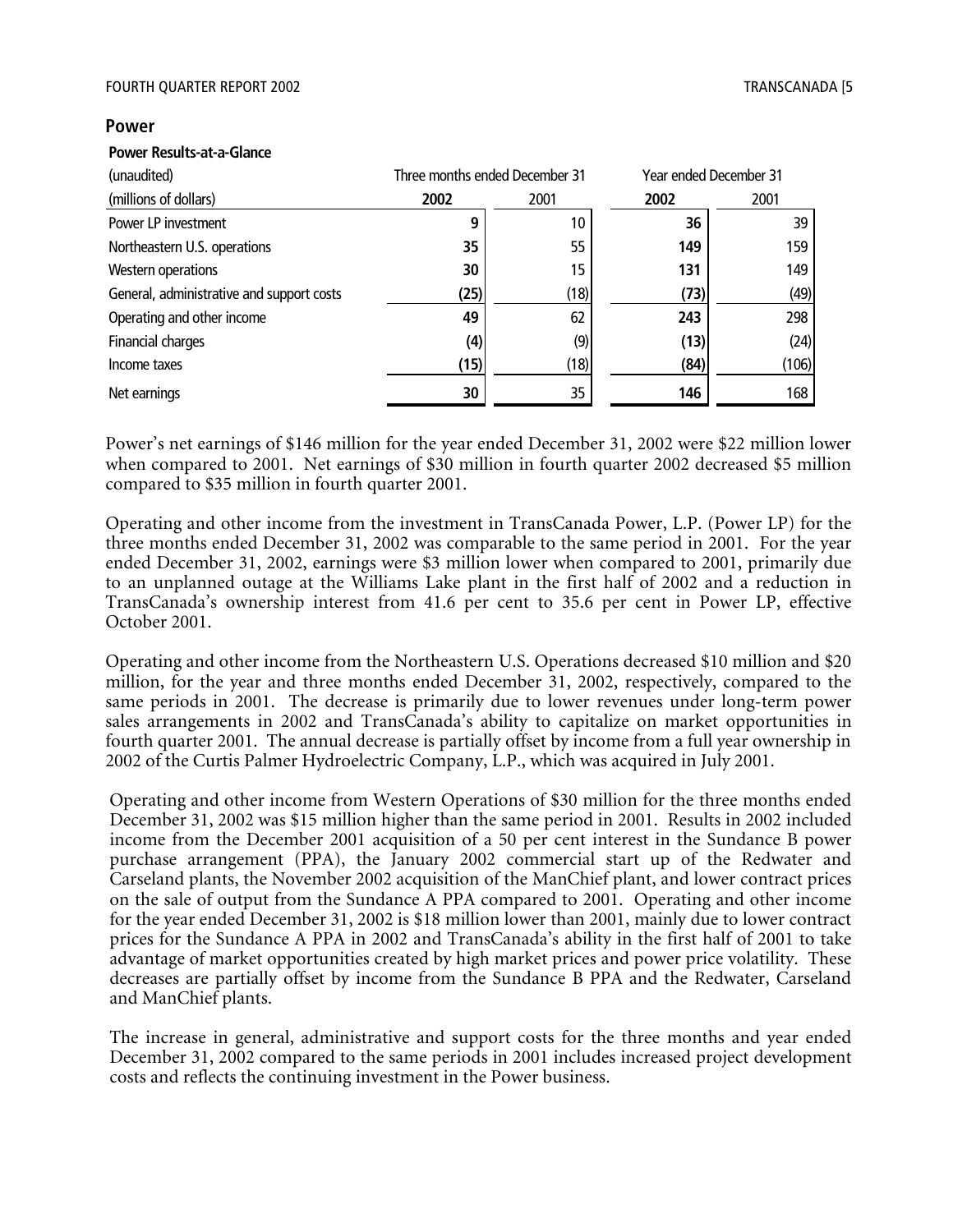# **Corporate**

Net expenses were \$12 million and \$22 million for the three months ended December 31, 2002 and 2001, respectively. Net expenses were \$52 million for the year ended December 31, 2002 compared to \$67 million for 2001.

Results for the year ended December 31, 2001 included a positive adjustment of \$5 million to foreign currency gains reflecting the January 1, 2002 required retroactive adoption of an accounting change issued by the Canadian Institute of Chartered Accountants related to foreign currency translation. There was no impact of this accounting change in the three months ended December 31, 2001 nor in the year ended December 31, 2002.

Net expenses for fourth quarter 2002 have improved by \$10 million compared to fourth quarter 2001, and results for the full year 2002, excluding the impact of the foreign currency accounting change, have improved by \$20 million compared to 2001. These improvements are primarily due to lower general and administrative expenses to support discontinued operations and the positive impact of lower interest rates offset by increased Corporate financial charges resulting from the Fair Return decision.

#### **Discontinued Operations**

The Board of Directors approved a plan in July 2001 to dispose of the company's Gas Marketing business. The company's exit from Gas Marketing was substantially completed by December 31, 2001. As described in Management's Discussion and Analysis in TransCanada's 2001 Annual Report, the company remains contingently liable pursuant to obligations under certain energy trading contracts that relate to the divested Gas Marketing business. At December 31, 2002, TransCanada reviewed the provision for loss on discontinued operations, including the approximately \$100 million of deferred after-tax gains and remaining obligations related to the Gas Marketing business, and concluded the provision and continued deferral of the gains were appropriate. As a result, there was no earnings impact related to discontinued operations in 2002.

# **Liquidity and Capital Resources**

#### **Funds Generated from Operations**

Funds generated from continuing operations of \$1,827 million for the year ended December 31, 2002 increased by \$203 million in comparison to 2001. Funds generated from continuing operations of \$467 million for fourth quarter 2002 increased \$106 million compared to the fourth quarter last year.

TransCanada's ability to generate adequate amounts of cash and cash equivalents in the short term and the long term when needed, and to maintain capacity to provide for planned growth remains substantially unchanged since December 31, 2001.

#### **Investing Activities**

In the three months and year ended December 31, 2002, capital expenditures, excluding acquisitions, totalled \$202 million (2001 - \$174 million) and \$599 million (2001 - \$492 million),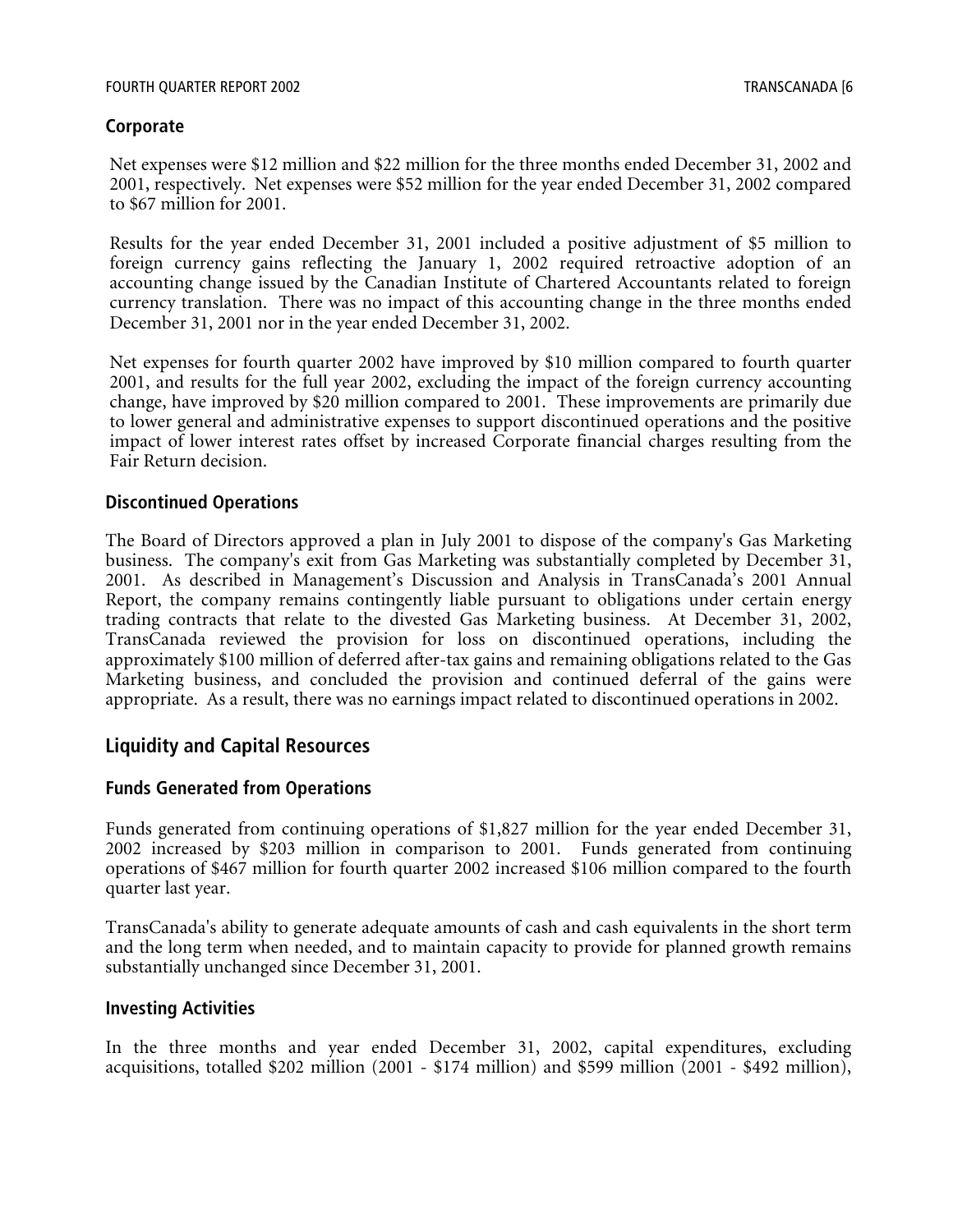respectively, and related primarily to maintenance and capacity capital in the Transmission business and ongoing construction of the Bear Creek and MacKay River power plants in Alberta. In fourth quarter 2002, TransCanada acquired the ManChief power plant for \$209 million. Acquisitions for the year ended December 31, 2002 totalled \$228 million compared to \$585 million in 2001.

# **Financing Activities**

TransCanada used a portion of its cash resources to fund debt maturities of \$486 million and reduce notes payable by \$46 million in 2002.

In the fourth quarter 2002, TransCanada filed shelf prospectuses in Canada and the United States qualifying for issuance of \$2 billion of common shares, preferred shares and/or debt securities including medium term notes and US\$1 billion of common shares, preferred shares and/or debt securities, respectively. Any offer to sell securities under these shelf prospectuses will only be made by means of prospectus supplements filed with the appropriate securities regulatory authorities.

During the fourth quarter 2002, TransCanada established a new \$1.5 billion syndicated credit facility, replacing existing lines set to expire in mid–2003.

#### Dividends

On January 28, 2003, TransCanada's Board of Directors declared a quarterly dividend of \$0.27 per share for the quarter ended March 31, 2003 on the outstanding common shares. This is the  $157<sup>th</sup>$ consecutive quarterly dividend paid by TransCanada on its common shares, and is payable on April 30, 2003 to shareholders of record at the close of business on March 31, 2003. The Board also declared regular dividends on TransCanada's preferred shares.

#### **Discontinued Operations**

Net cash provided by discontinued operating activities was \$59 million for the year ended December 31, 2002 compared with net cash used in discontinued operating activities of \$659 million in 2001. The significant amount of net cash used in the year ended December 31, 2001 was primarily in the Gas Marketing business and included the return in 2001 of margin cash received in 2000, the settlement of natural gas trading losses and other working capital adjustments.

There were no dispositions of discontinued operations in the year ended December 31, 2002 compared to dispositions of \$1,170 million in 2001.

#### **Risk Management**

With respect to continuing operations, TransCanada's market risk remains substantially unchanged since December 31, 2001. However, with the deterioration in the creditworthiness of a number of counterparties since December 31, 2001, TransCanada has and will continue to mitigate this heightened credit risk with additional financial assurances, including letters of credit and/or cash. The company has retained certain exposures as a result of the divestiture of the Gas Marketing business. See explanation in Results of Operations - Discontinued Operations. For further information on risks, refer to Management's Discussion and Analysis in TransCanada's 2001 Annual Report.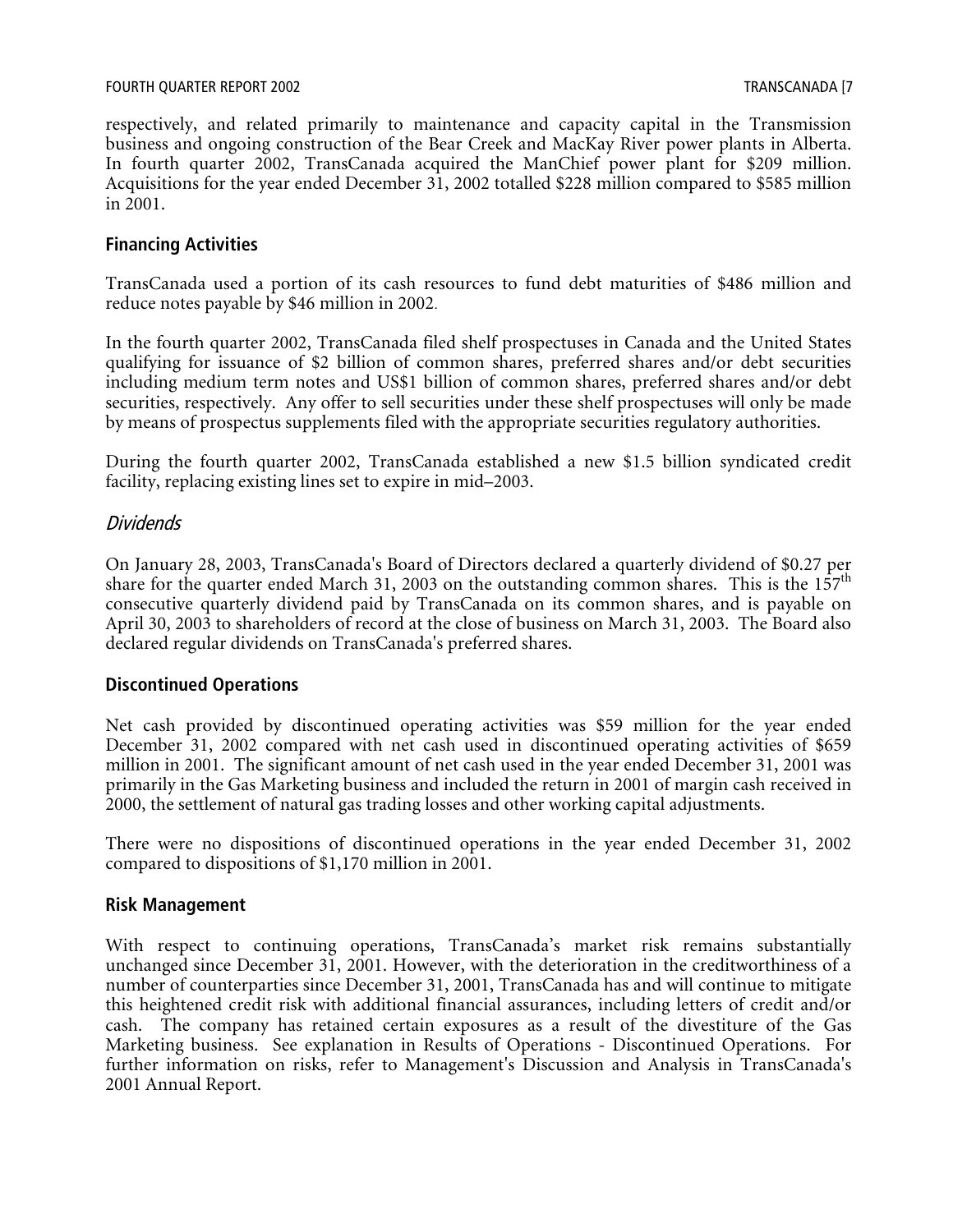#### FOURTH QUARTER REPORT 2002 TRANSCANADA [8

TransCanada manages market and credit risk exposures in accordance with its corporate risk policies and position limits. The policies and limits are designed to mitigate the risk of significant loss. The company's primary market risks result from volatility in commodity prices, interest rates and foreign currency exchange rates. The company is also exposed to risk of loss due to the failure of counterparties to meet their financial obligations.

# **Controls and Procedures**

Within 90 days prior to the filing of this quarterly report, TransCanada's management evaluated the effectiveness of the design and operation of the company's disclosure controls and procedures (disclosure controls) and internal controls for financial reporting purposes (internal controls). Based on that evaluation, the Chief Executive Officer and the Chief Financial Officer have concluded that:

- TransCanada's disclosure controls are effective in ensuring that material information relating to TransCanada is made known to management on a timely basis, and is included in this quarterly report; and
- TransCanada's internal controls are effective in providing assurance that the financial statements for this quarter are fairly presented in accordance with Canadian generally accepted accounting principles.

To the best of these officers' knowledge and belief, there have been no significant changes in internal controls or in other factors that could significantly affect internal controls subsequent to the date on which such evaluation was completed in connection with this quarterly report.

# **Critical Accounting Policy**

TransCanada's critical accounting policy is the use of regulatory accounting for its regulated operations which remains unchanged since December 31, 2001. For further information on this critical accounting policy, refer to Management's Discussion and Analysis in TransCanada's 2001 Annual Report.

# **Outlook**

The outlook for the company's segments remains relatively unchanged since December 31, 2001. For further information on outlook, refer to Management's Discussion and Analysis in TransCanada's 2001 Annual Report.

The company's earnings and cash flow combined with a strong balance sheet continue to provide the financial flexibility for TransCanada to make disciplined investments in its core businesses of Transmission and Power. Credit ratings on the company's senior unsecured debt assigned by Dominion Bond Rating Service Limited (DBRS), Moody's Investors Service (Moody's) and Standard & Poor's are currently A, A2 and A-, respectively. On December 23, 2002, Standard & Poor's placed its rating on TransCanada's senior unsecured debt on 'CreditWatch' with negative implications. DBRS and Moody's continue to maintain a 'stable' outlook.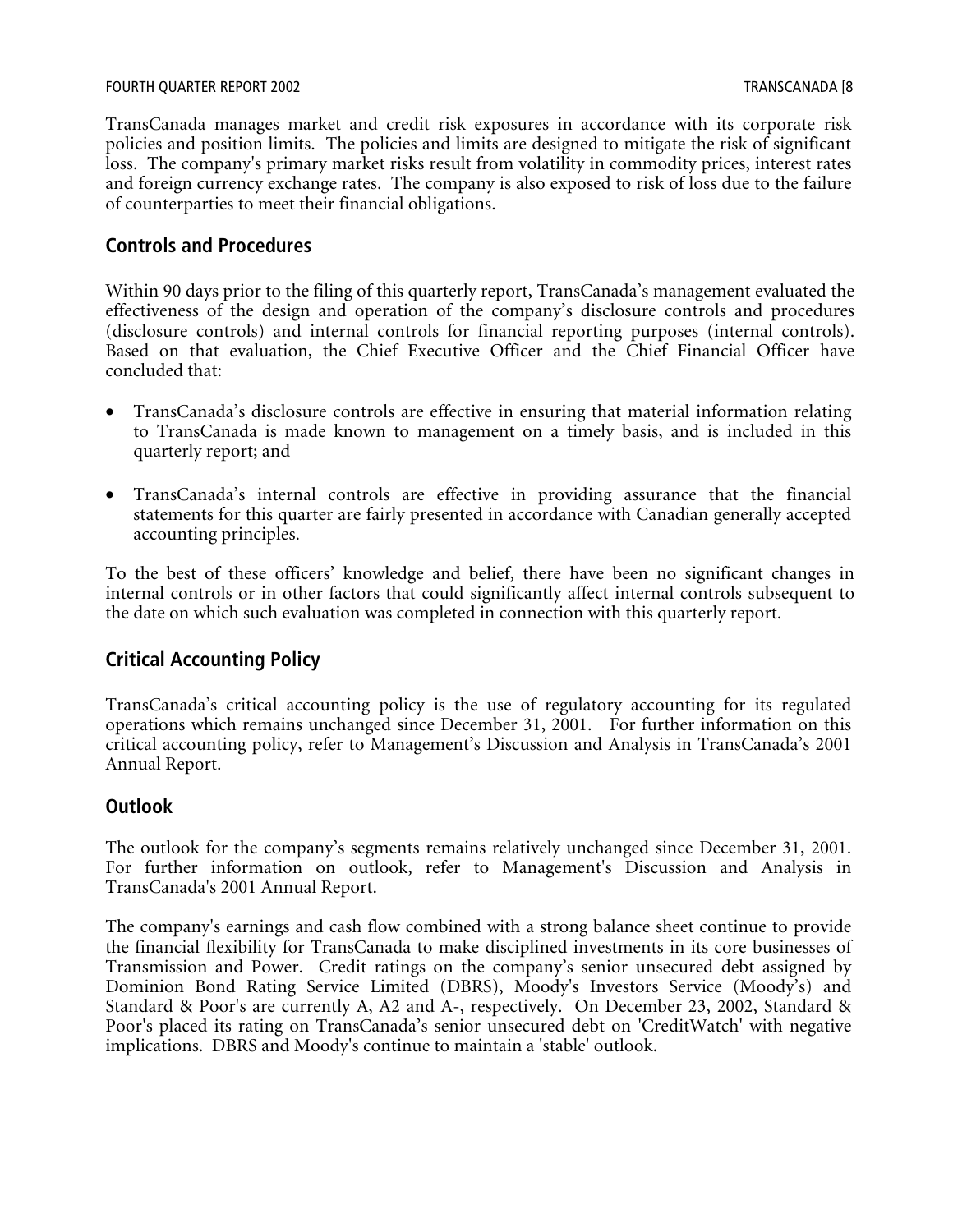# **Other Recent Developments**

#### **Transmission**

#### Wholly-Owned Pipelines

In December 2002, the EUB approved interim tolls for 2003 on the Alberta System. TransCanada is currently in negotiation with Alberta System customers on the 2003 revenue requirement. TransCanada plans to file an application for approval of the Alberta System 2003 revenue requirement and final 2003 tolls, rates and charges with the EUB by February 28, 2003.

In December 2002, TransCanada's Mainline interim tolls were approved by the NEB. The NEB is scheduled to commence a public hearing beginning on February 24, 2003 to consider TransCanada's application for approval of 2003 tolls.

#### North American Pipeline Ventures

In January 2003, Portland Natural Gas Transmission System received U.S. Federal Energy Regulatory Commission approval, subject to a public comment period, on new tolls which are effective retroactive to April 2002.

#### **Power**

In November 2002, TransCanada completed its acquisition of the ManChief power plant from El Paso for \$209 million. The ManChief power plant is a simple-cycle, two-turbine facility located near Brush, Colorado and has a generating capacity of 300 megawatts (MW). The entire output of the plant is sold under long-term tolling contracts that expire in 2012.

In December 2002, TransCanada reached an agreement under which affiliates of TransCanada will acquire a 31.6 per cent interest in Bruce Power Limited Partnership (Bruce Power) and an approximate 33.3 per cent interest in Bruce Power Inc., the general partner of Bruce Power, from British Energy plc (BE) for approximately \$376 million. TransCanada will also fund a one-third share (\$75 million) of a \$225 million accelerated deferred rent payment to Ontario Power Generation (OPG). Currently, BE and Cameco Corporation (Cameco) indirectly hold the interests in Bruce Power together with the Power Workers' Union and The Society of Energy Professionals. TransCanada, as part of a consortium that includes Cameco and BPC Generation Infrastructure Trust, a trust established by the Ontario Municipal Employees Retirement System, expects to close the transaction in February 2003 pending necessary consents and regulatory approval. The Bruce Power facility is made up of two nuclear plants – Bruce B and Bruce A. Bruce B consists of four reactors, currently generating 3,140 MW. Bruce A consists of four 769 MW reactors, which are currently not operating. Two of the Bruce A units are expected to be restarted and online by the summer of 2003. Bruce Power is a tenant under a lease on the facility which expires in 2018 with an option to extend the lease by up to 25 years. The Bruce Power facility will continue to be managed and operated by the management and staff of Bruce Power. Spent fuel and decommissioning liabilities remain the responsibility of OPG.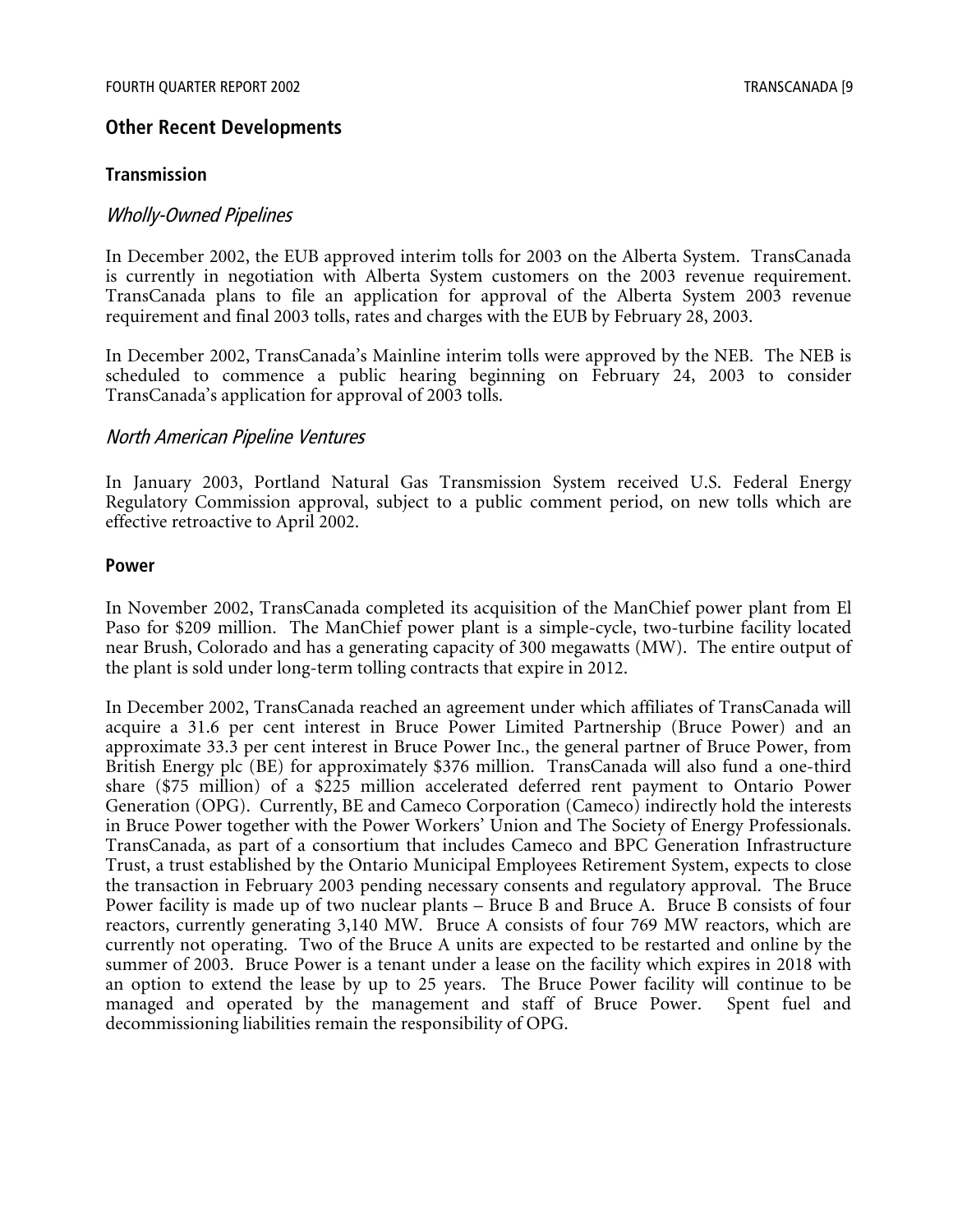In December 2002, TransCanada and OPG announced the formation of Portlands Energy Centre L.P., a 50/50 partnership. The partnership will assess the viability of developing a 550 MW combined cycle natural gas-fuelled cogeneration facility which would be located in the Portlands area of Toronto's downtown waterfront.

# **Forward-Looking Information**

Certain information in this quarterly report is forward-looking and is subject to important risks and uncertainties. The results or events predicted in this information may differ from actual results or events. Factors which could cause actual results or events to differ materially from current expectations include, among other things, the ability of TransCanada to successfully implement its strategic initiatives and whether such strategic initiatives will yield the expected benefits, the availability and price of energy commodities, regulatory decisions, competitive factors in the pipeline and power industry sectors, and the prevailing economic conditions in North America. For additional information on these and other factors, see the reports filed by TransCanada with Canadian securities regulators and with the United States Securities and Exchange Commission. TransCanada disclaims any intention or obligation to update or revise any forward-looking statements, whether as a result of new information, future events or otherwise.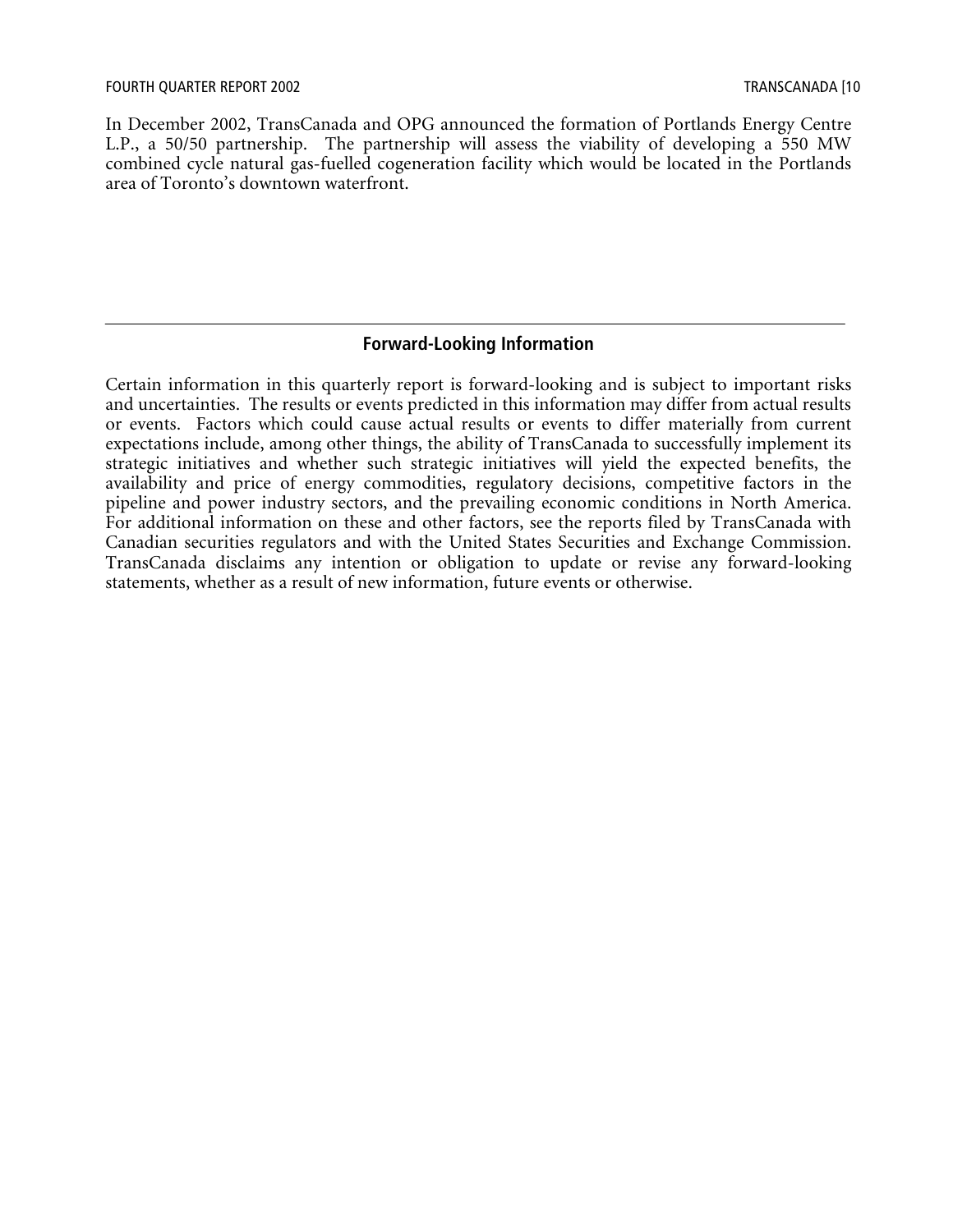# **Consolidated Income**

| (unaudited)                                            | Three months ended December 31 |        |        | Year ended December 31 |  |
|--------------------------------------------------------|--------------------------------|--------|--------|------------------------|--|
| (millions of dollars except per share amounts)         | 2002                           | 2001   | 2002   | 2001                   |  |
| <b>Revenues</b>                                        | 1,338                          | 1,279  | 5,214  | 5,275                  |  |
| <b>Expenses</b>                                        |                                |        |        |                        |  |
| Operating expenses                                     | 584                            | 548    | 2,173  | 2,330                  |  |
| Depreciation                                           | 217                            | 204    | 848    | 793                    |  |
|                                                        | $80\overline{1}$               | 752    | 3,021  | 3,123                  |  |
| <b>Operating Income</b>                                | 537                            | 527    | 2,193  | 2,152                  |  |
| <b>Other Expenses/(Income)</b>                         |                                |        |        |                        |  |
| Financial charges                                      | 215                            | 225    | 867    | 889                    |  |
| Financial charges of joint ventures                    | 23                             | 29     | 90     | 107                    |  |
| Interest and other income                              | (24)                           | (14)   | (86)   | (77)                   |  |
|                                                        | 214                            | 240    | 871    | 919                    |  |
| <b>Income from Continuing Operations</b>               |                                |        |        |                        |  |
| before Income Taxes                                    | 323                            | 287    | 1,322  | 1,233                  |  |
| <b>Income Taxes - Current and Future</b>               | 128                            | 106    | 517    | 480                    |  |
| <b>Net Income from Continuing Operations</b>           | 195                            | 181    | 805    | 753                    |  |
| Net Income/(Loss) from Discontinued Operations         |                                | 20     |        | (67)                   |  |
| <b>Net Income</b>                                      | 195                            | 201    | 805    | 686                    |  |
| <b>Preferred Securities Charges</b>                    | 10                             | 10     | 36     | 45                     |  |
| <b>Preferred Share Dividends</b>                       | 5                              | 5      | 22     | 22                     |  |
| Net Income Applicable to Common Shares                 | 180                            | 186    | 747    | $\overline{619}$       |  |
| Net Income/(Loss) Applicable to Common Shares          |                                |        |        |                        |  |
| Continuing operations                                  | 180                            | 166    | 747    | 686                    |  |
| Discontinued operations                                |                                | 20     |        | (67)                   |  |
|                                                        | 180                            | 186    | 747    | 619                    |  |
| Net Income/(Loss) Per Share                            |                                |        |        |                        |  |
| Continuing operations                                  | \$0.37                         | \$0.35 | \$1.56 | \$1.44                 |  |
| Discontinued operations                                |                                | 0.05   |        | (0.14)                 |  |
| Basic                                                  | \$0.37                         | \$0.40 | \$1.56 | \$1.30                 |  |
| Diluted                                                | \$0.37                         | \$0.40 | \$1.55 | \$1.30                 |  |
| <b>Average Shares Outstanding - Basic (millions)</b>   | 479.3                          | 476.5  | 478.3  | 475.8                  |  |
| <b>Average Shares Outstanding - Diluted (millions)</b> | 481.7                          | 478.4  | 480.7  | 477.6                  |  |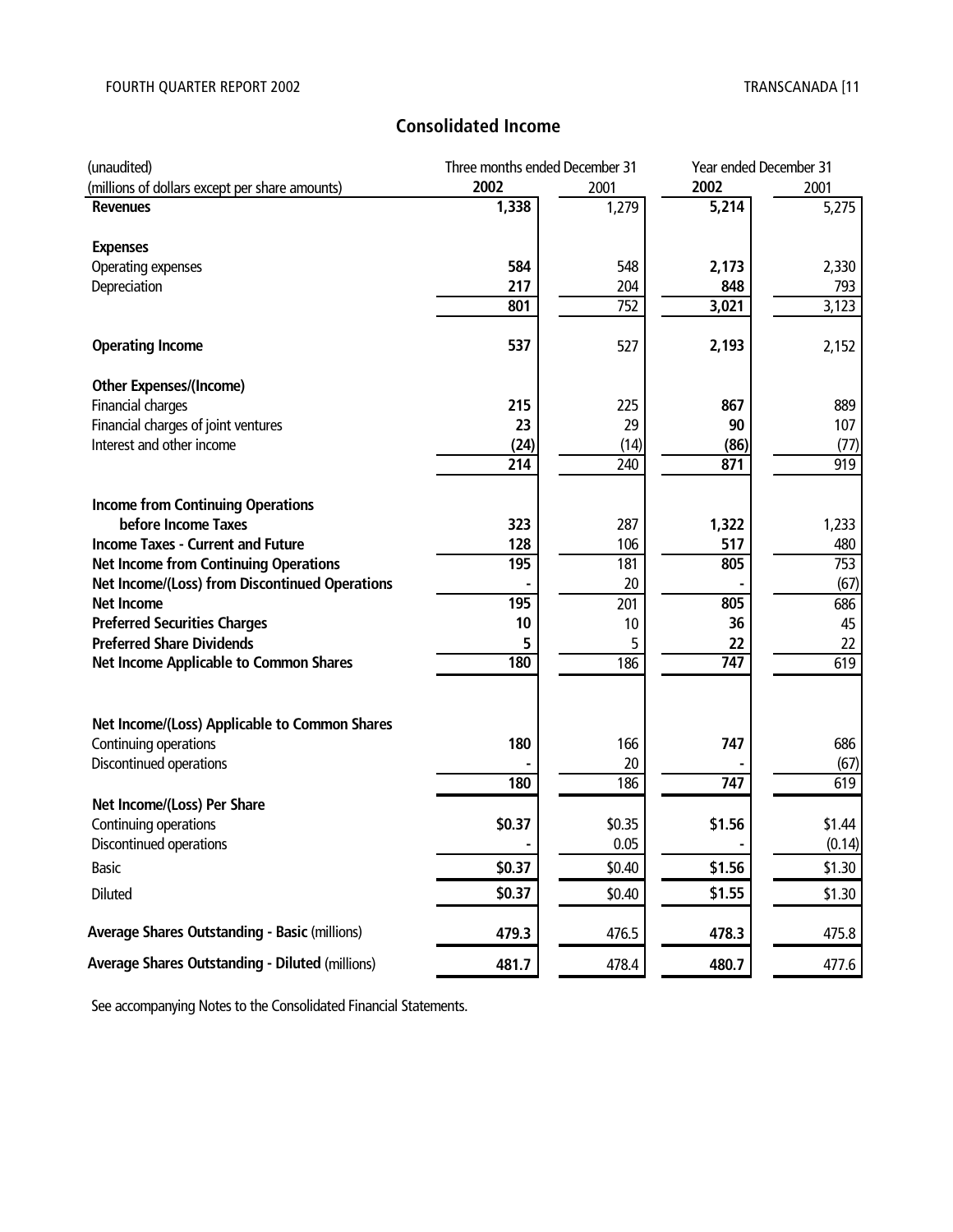# **Consolidated Cash Flows**

| (unaudited)                                            |       | Three months ended December 31 |         | Year ended December 31 |
|--------------------------------------------------------|-------|--------------------------------|---------|------------------------|
| (millions of dollars)                                  | 2002  | 2001                           | 2002    | 2001                   |
|                                                        |       |                                |         |                        |
| <b>Cash Generated From Operations</b>                  |       |                                |         |                        |
| Net income from continuing operations                  | 195   | 181                            | 805     | 753                    |
| Depreciation                                           | 217   | 204                            | 848     | 793                    |
| Future income taxes                                    | 67    | 6                              | 247     | 127                    |
| Other                                                  | (12)  | (30)                           | (73)    | (49)                   |
| Funds generated from continuing operations             | 467   | 361                            | 1,827   | 1,624                  |
| Decrease in operating working capital                  | 101   | 99                             | 33      | 170                    |
| Net cash provided by continuing operations             | 568   | 460                            | 1,860   | 1,794                  |
| Net cash provided by/(used in) discontinued operations | 29    | 4                              | 59      | (659)                  |
|                                                        | 597   | 464                            | 1,919   | 1,135                  |
| <b>Investing Activities</b>                            |       |                                |         |                        |
| Capital expenditures                                   | (202) | (174)                          | (599)   | (492)                  |
| Acquisitions, net of cash acquired                     | (209) | (110)                          | (228)   | (585)                  |
| Disposition of assets                                  |       | 216                            |         | 1,170                  |
| Deferred amounts and other                             | (103) | (7)                            | (115)   | 30                     |
| Net cash (used in)/provided by investing activities    | (514) | (75)                           | (942)   | 123                    |
|                                                        |       |                                |         |                        |
| <b>Financing Activities</b>                            |       |                                |         |                        |
| Dividends and preferred securities charges             | (139) | (138)                          | (546)   | (517)                  |
| Notes payable issued/(repaid), net                     | 182   | 336                            | (46)    | 186                    |
| Reduction of long-term debt                            | (256) | (164)                          | (486)   | (793)                  |
| Non-recourse debt of joint ventures issued             | 20    | 5                              | 44      | 23                     |
| Reduction of non-recourse debt of joint ventures       | (29)  | (85)                           | (80)    | (132)                  |
| Common shares issued                                   | 7     | 5                              | 50      | 24                     |
| Partnership units of joint ventures issued             |       | 59                             |         | 59                     |
| Preferred securities redeemed                          |       | (318)                          |         | (318)                  |
| Net cash used in financing activities                  | (215) | (300)                          | (1,064) | (1, 468)               |
|                                                        |       |                                |         |                        |
| (Decrease)/Increase in Cash and Short-Term Investments | (132) | 89                             | (87)    | (210)                  |
| <b>Cash and Short-Term Investments</b>                 |       |                                |         |                        |
| Beginning of period                                    | 344   | 210                            | 299     | 509                    |
|                                                        |       |                                |         |                        |
| <b>Cash and Short-Term Investments</b>                 |       |                                |         |                        |
| End of period                                          | 212   | 299                            | 212     | 299                    |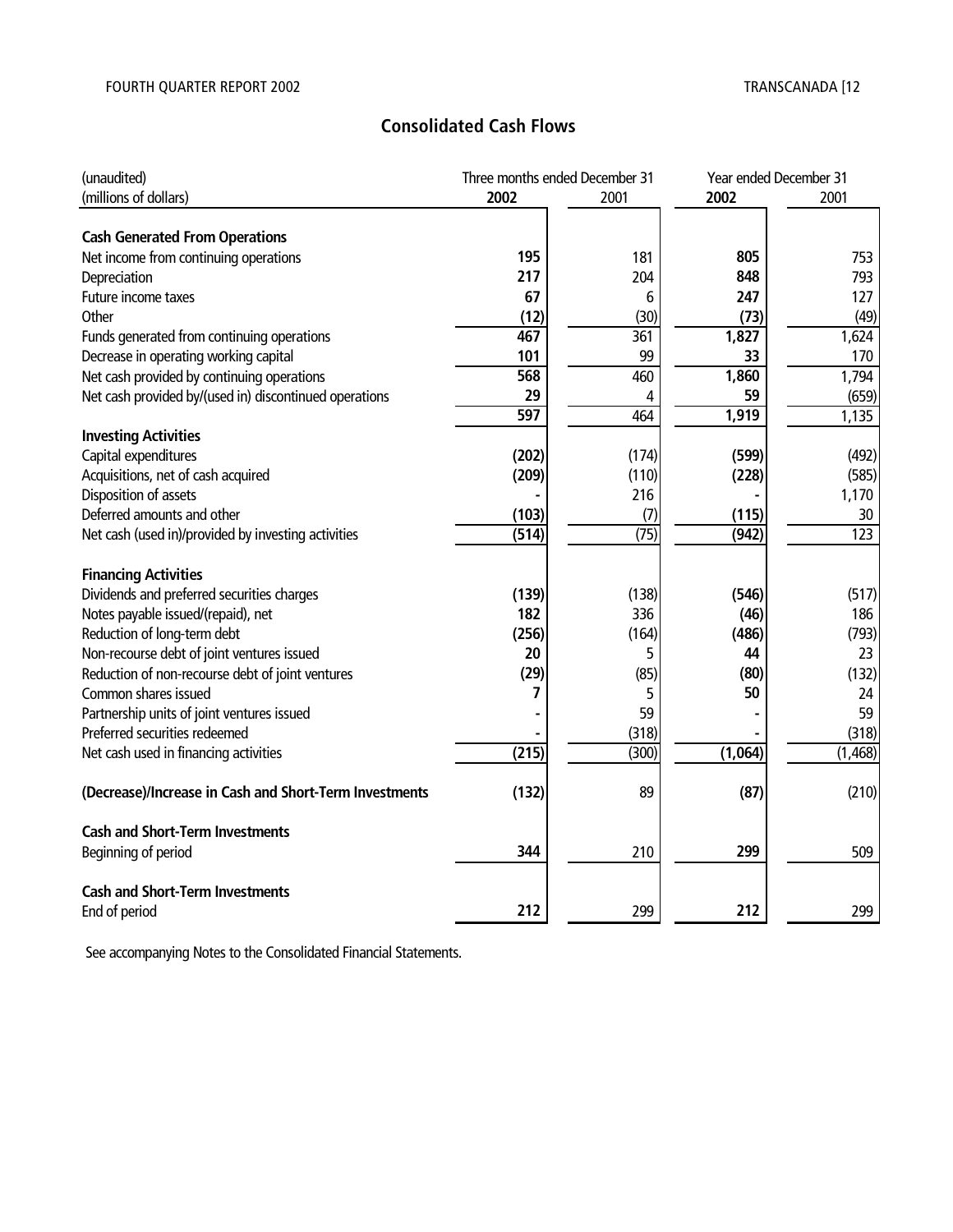# **Consolidated Balance Sheet**

| (unaudited)<br>December 31 (millions of dollars)       | 2002   | 2001   |
|--------------------------------------------------------|--------|--------|
| <b>ASSETS</b>                                          |        |        |
| <b>Current Assets</b>                                  |        |        |
| Cash and short-term investments                        | 212    | 299    |
| Accounts receivable                                    | 691    | 655    |
| <b>Inventories</b>                                     | 178    | 177    |
| Other                                                  | 102    | 43     |
|                                                        | 1,183  | 1,174  |
| <b>Long-Term Investments</b>                           | 291    | 268    |
| <b>Plant, Property and Equipment</b>                   | 17,496 | 17,685 |
| <b>Other Assets</b>                                    | 946    | 827    |
|                                                        | 19,916 | 19,954 |
|                                                        |        |        |
| LIABILITIES AND SHAREHOLDERS' EQUITY                   |        |        |
| <b>Current Liabilities</b>                             |        |        |
| Notes payable                                          | 297    | 343    |
| Accounts payable                                       | 902    | 786    |
| <b>Accrued interest</b>                                | 227    | 233    |
| Current portion of long-term debt                      | 517    | 483    |
| Current portion of non-recourse debt of joint ventures | 75     | 44     |
| Provision for loss on discontinued operations          | 234    | 264    |
|                                                        | 2,252  | 2,153  |
| <b>Deferred Amounts</b>                                | 353    | 393    |
| Long-Term Debt                                         | 8,815  | 9,347  |
| <b>Future Income Taxes</b>                             | 226    | 39     |
| <b>Non-Recourse Debt of Joint Ventures</b>             | 1,222  | 1,295  |
| <b>Junior Subordinated Debentures</b>                  | 238    | 237    |
|                                                        | 13,106 | 13,464 |
| <b>Shareholders' Equity</b>                            |        |        |
| Preferred securities                                   | 674    | 675    |
| Preferred shares                                       | 389    | 389    |
| Common shares                                          | 4,614  | 4,564  |
| Contributed surplus                                    | 265    | 263    |
| Retained earnings                                      | 854    | 586    |
| Foreign exchange adjustment                            | 14     | 13     |
|                                                        | 6,810  | 6,490  |
|                                                        | 19,916 | 19,954 |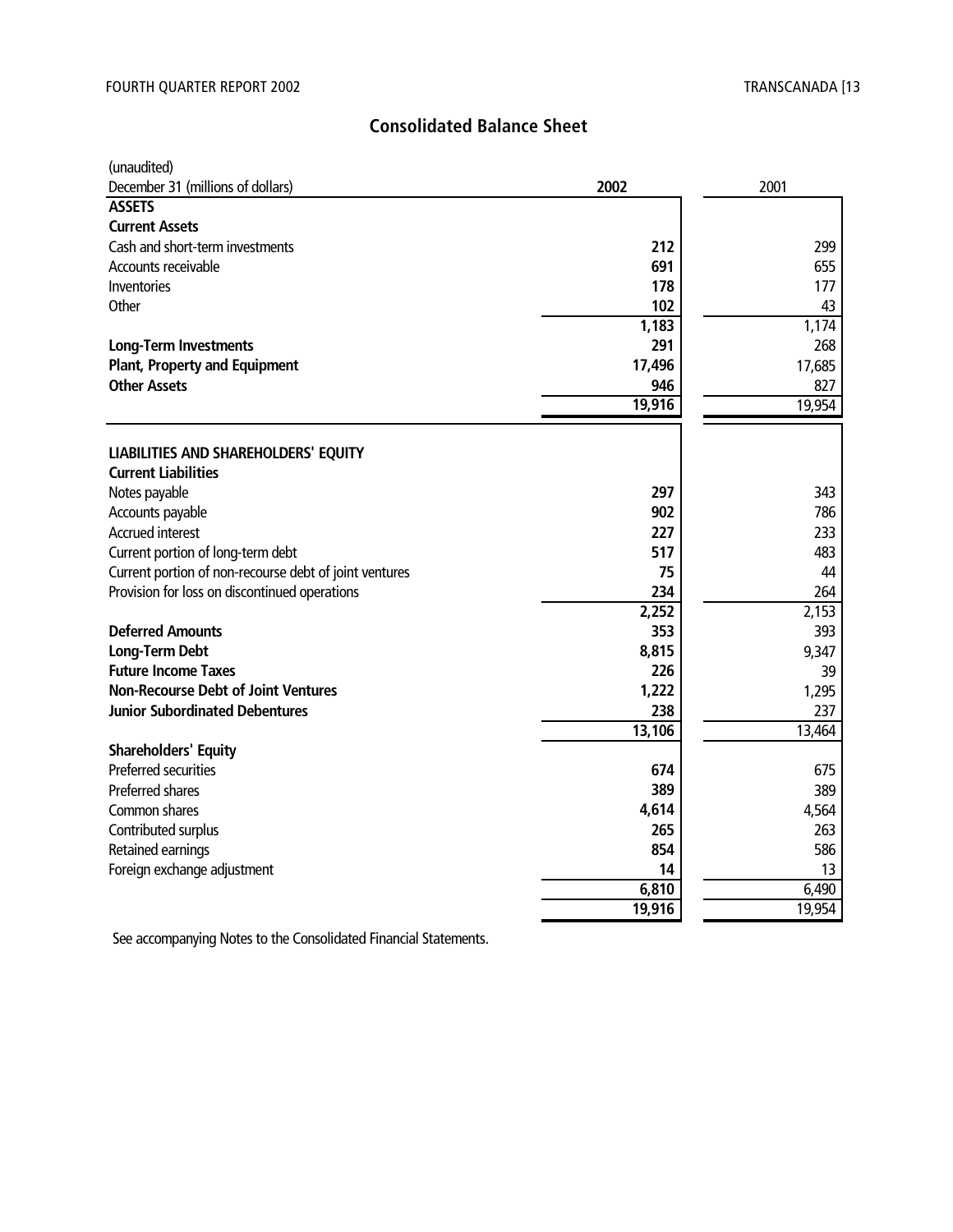# **Consolidated Retained Earnings**

| (unaudited)                    | Year ended December 31 |       |
|--------------------------------|------------------------|-------|
| (millions of dollars)          | 2002                   | 2001  |
| Balance at beginning of period | 586                    | 395   |
| Net income                     | 805                    | 686   |
| Preferred securities charges   | (36)                   | (45)  |
| Preferred share dividends      | (22)                   | (22)  |
| Common share dividends         | (479)                  | (428) |
|                                | 854                    | 586   |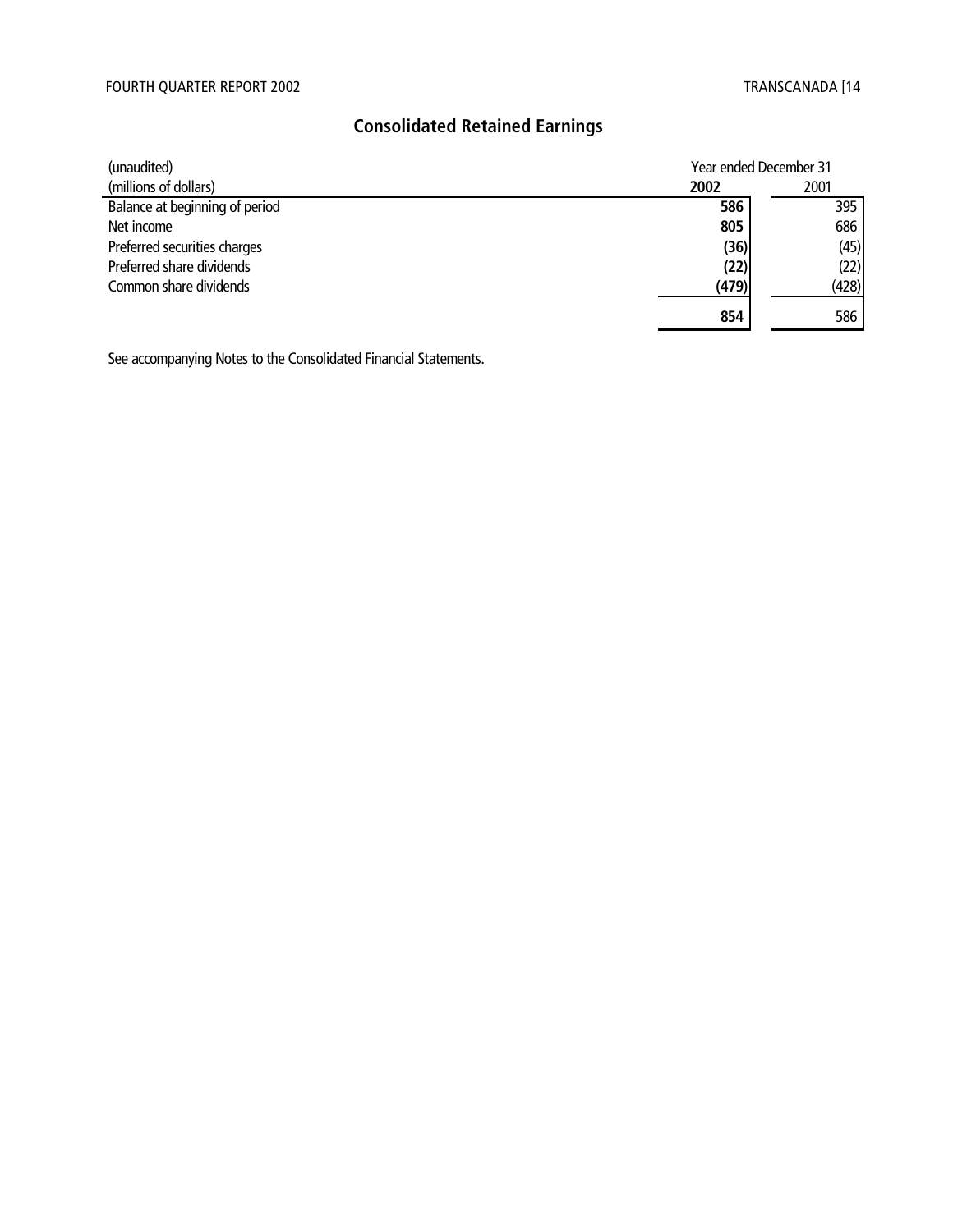# **Notes to Consolidated Financial Statements (Unaudited)**

#### **1. Significant Accounting Policies**

The consolidated financial statements of TransCanada PipeLines Limited (TransCanada or the company) have been prepared in accordance with Canadian generally accepted accounting principles. The accounting policies applied are consistent with those outlined in the company's annual financial statements for the year ended December 31, 2001 except as stated below. These consolidated financial statements do not include all disclosures required in the annual financial statements and should be read in conjunction with the annual financial statements included in TransCanada's 2001 Annual Report. Amounts are stated in Canadian dollars unless otherwise indicated. Certain comparative figures have been reclassified to conform with the current period's presentation.

Since a determination of many assets, liabilities, revenues and expenses is dependent upon future events, the preparation of these consolidated financial statements requires the use of estimates and assumptions. In the opinion of Management, these consolidated financial statements have been properly prepared within reasonable limits of materiality and within the framework of the company's significant accounting policies.

# Regulation

In June 2002, the company received the National Energy Board (NEB) decision on its Fair Return application (Fair Return decision) to determine the cost of capital to be included in the calculation of 2001 and 2002 final tolls on its Canadian Mainline. The Fair Return decision on the cost of capital included an increase in the deemed common equity ratio from 30 to 33 per cent effective January 1, 2001. The NEB also decided that the return on equity as calculated based on the NEB formula continued to be appropriate for the Canadian Mainline which results in an approved rate of return on common equity of 9.61 per cent for 2001 and 9.53 per cent for 2002. The results for the year ended December 31, 2002 include after-tax net income of \$36 million or \$0.08 per share representing the impact of the Fair Return decision for 2001 (\$16 million) and 2002 (\$20 million).

# **2. Accounting Changes**

# Price risk management

Effective September 30, 2002, the company adopted accrual accounting for energy trading contracts in its continuing operations, changing from its previous policy of mark-to-market accounting for these contracts. This accounting change has been applied retroactively with restatement of prior periods. This change eliminates unrealized gains and losses on energy trading contracts recognized under mark-tomarket accounting. The cumulative effect of this accounting change as at January 1, 2001 was a decrease of \$20 million in retained earnings. The impact of this change on net income was an increase/(decrease) for fourth quarter 2002 of \$5 million (2001 - \$(1) million) and for the year ended December 31, 2002 of \$13 million (2001 - \$11 million). This change is reflected in the Power segment.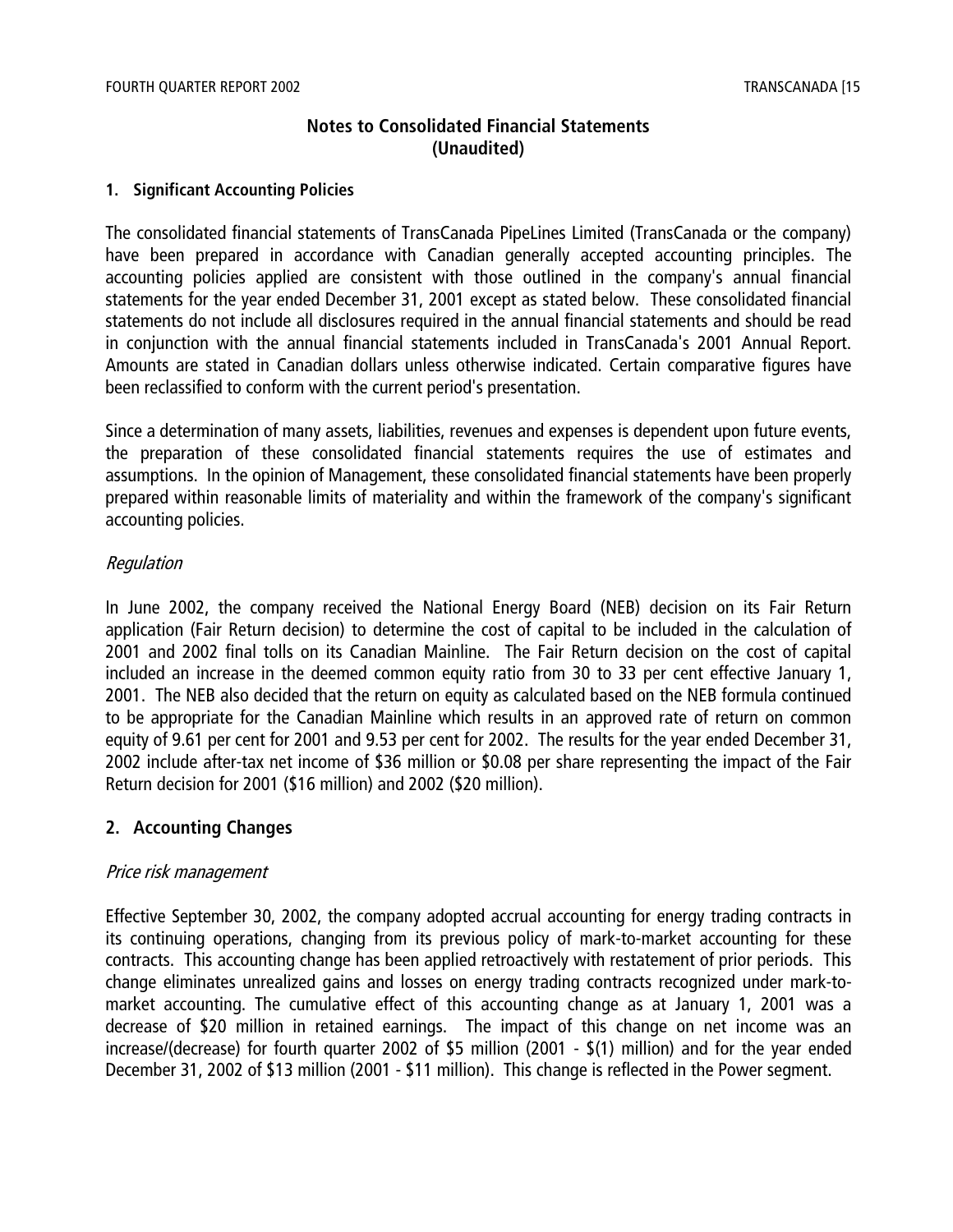#### Foreign currency translation

Effective January 1, 2002, TransCanada adopted the amendment to the Canadian Institute of Chartered Accountants (CICA) Handbook Section "Foreign Currency Translation". This amendment eliminates the deferral and amortization of unrealized translation gains and losses on foreign currency denominated monetary items that have a fixed or ascertainable life extending beyond the end of the fiscal year following the current reporting period. This accounting change was applied retroactively with restatement of prior periods. The cumulative effect of this accounting change as at January 1, 2001 was an increase of \$1 million in retained earnings. The impact of this change on net income was an increase in fourth quarter 2002 of nil (2001 – nil) and for the year ended December 31, 2002 of nil (2001 –\$5 million). This change is reflected in the Corporate segment.

# Stock-Based Compensation

In 2002, TransCanada adopted the new standard of the CICA Handbook Section "Stock-Based Compensation and Other Stock-Based Payments". This section establishes standards for the recognition, measurement and disclosure of stock-based compensation and other stock-based payments made in exchange for goods and services. It applies to transactions in which an enterprise grants shares of common stock, stock options, or other equity instruments, or incurs liabilities based on the price of common stock or other equity instruments. This standard allows companies to either expense, over the vesting period, the fair value of the stock options granted or to disclose this impact.

The company has chosen to expense stock options and the impact of this accounting change, which has been recorded in the fourth quarter of 2002, results in a \$2 million charge to net income. This charge is reflected in the Transmission and Power segments. The company used the Black-Scholes model for this calculation.

On February 25, 2002, the company issued 1,946,300 options to purchase common shares at \$21.43 under the company's Key Employee Stock Incentive Plan. For these options, 25 per cent of the common shares subject to an option may be purchased on the award date and 25 per cent on each of the three following award date anniversaries.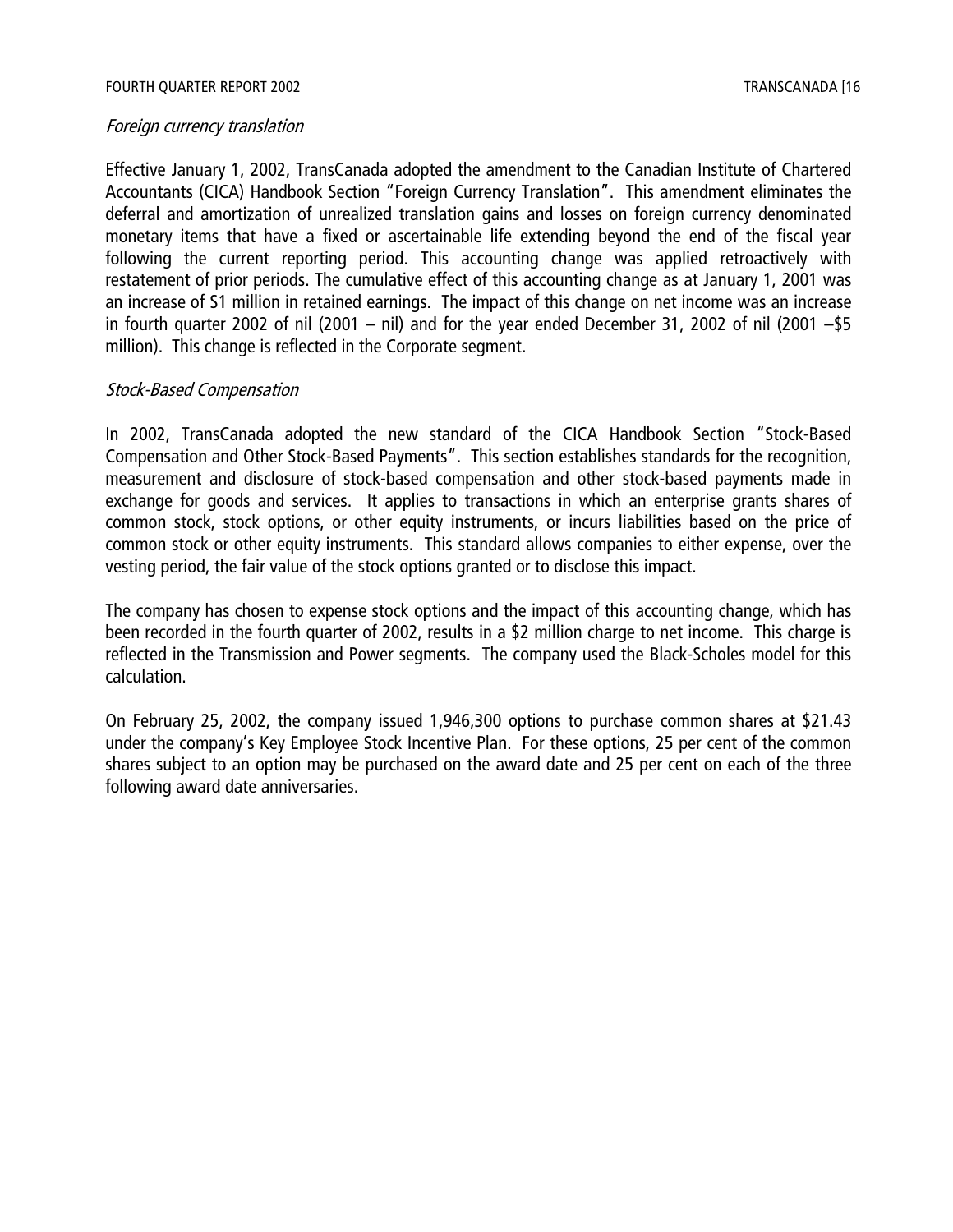After reflecting the accounting changes, the following amounts in the Consolidated Balance Sheet, Consolidated Statement of Income and Consolidated Statement of Cash Flows as at and for the year ended December 31, 2001 have been restated as follows.

| (unaudited - millions of dollars)          | 2001   |
|--------------------------------------------|--------|
| <b>Consolidated Balance Sheet</b>          |        |
| Energy trading assets                      |        |
| Current asset                              |        |
| Long-term asset                            |        |
| Other assets                               | 827    |
| Future income tax asset                    |        |
| <b>Total assets</b>                        | 19,954 |
| Energy trading liabilities                 |        |
| Current liability                          |        |
| Long-term liability                        |        |
| Future income tax liability                | 39     |
| <b>Total liabilities</b>                   | 13,464 |
| Retained earnings                          | 586    |
| <b>Consolidated Income</b>                 |        |
| Revenues                                   | 5,275  |
| Operating expenses                         | 2,330  |
| Financial charges                          | 889    |
| Income taxes - current and future          | 480    |
| Net income                                 | 686    |
| <b>Consolidated Cash Flows</b>             |        |
| Funds generated from continuing operations | 1,624  |
| Net cash provided by investing activities  | 123    |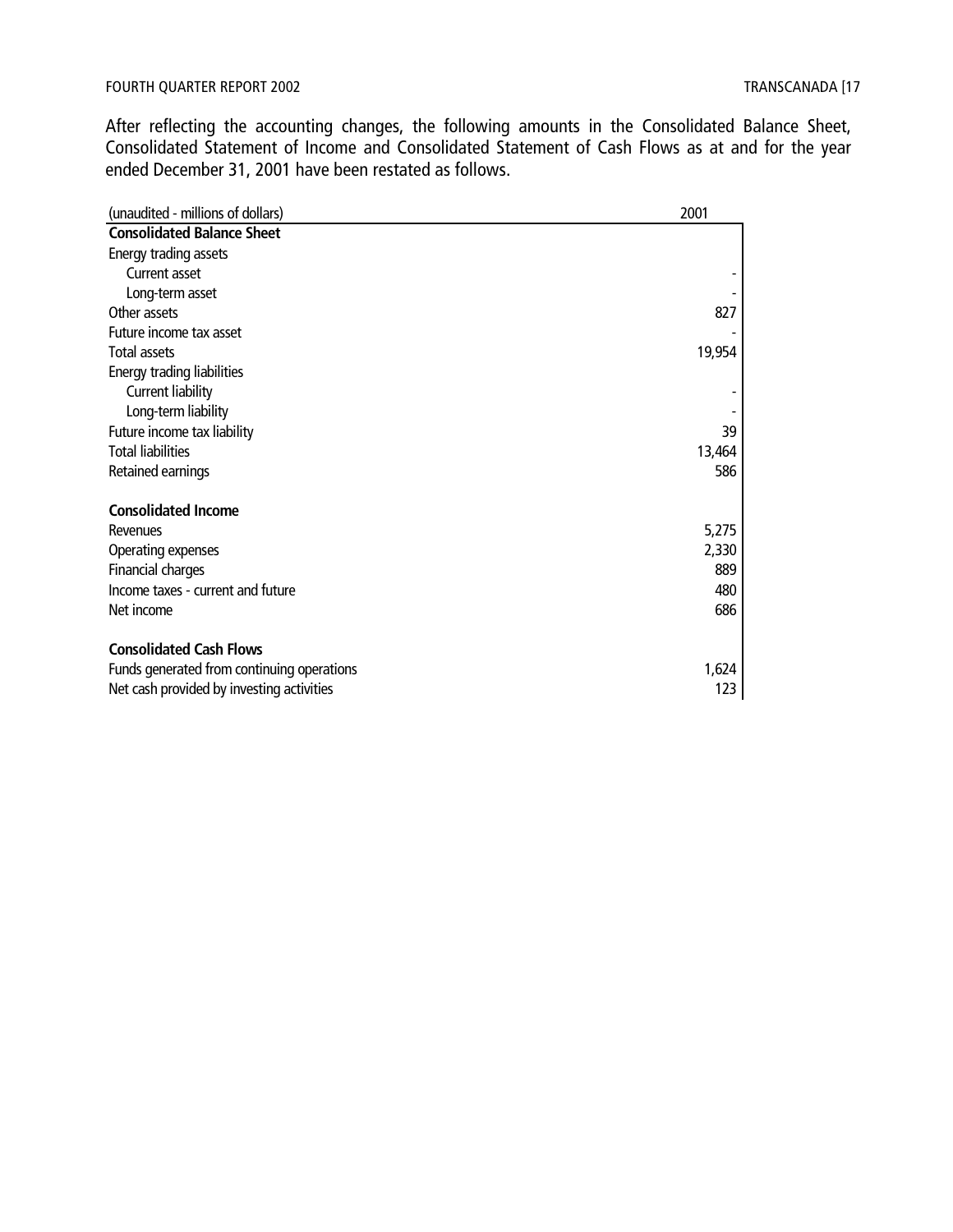# **3. Segmented Information**

|                                        | <b>Transmission</b> |       | <b>Power</b> |       | Corporate |      | <b>Total</b> |       |
|----------------------------------------|---------------------|-------|--------------|-------|-----------|------|--------------|-------|
| Three months ended December 31         |                     |       |              |       |           |      |              |       |
| (unaudited - millions of dollars)      | 2002                | 2001  | 2002         | 2001  | 2002      | 2001 | 2002         | 2001  |
| Revenues                               | 1,007               | 990   | 331          | 289   |           |      | 1,338        | 1,279 |
| Operating expenses                     | (319)               | (313) | (264)        | (219) | (1)       | (16) | (584)        | (548) |
| Depreciation                           | (197)               | (191) | (20)         | (12)  |           | (1)  | (217)        | (204) |
| Operating income/(loss)                | 491                 | 486   | 47           | 58    | (1)       | (17) | 537          | 527   |
| Financial and preferred equity charges | (205)               | (212) | (4)          | (4)   | (21)      | (24) | (230)        | (240) |
| Financial charges of joint ventures    | (23)                | (24)  |              | (5)   |           |      | (23)         | (29)  |
| Interest and other income              | 12                  | 5     | 2            | 4     | 10        | 5    | 24           | 14    |
| Income taxes                           | (113)               | (102) | (15)         | (18)  |           | 14   | (128)        | (106) |
| Continuing operations                  | 162                 | 153   | 30           | 35    | (12)      | (22) | 180          | 166   |
| Discontinued operations                |                     |       |              |       |           |      |              | 20    |
| Net Income Applicable to               |                     |       |              |       |           |      |              |       |
| <b>Common Shares</b>                   |                     |       |              |       |           |      | 180          | 186   |

|                                        | Power<br>Transmission |         |       | Corporate |      | Total |          |         |
|----------------------------------------|-----------------------|---------|-------|-----------|------|-------|----------|---------|
| <b>Year ended December 31</b>          |                       |         |       |           |      |       |          |         |
| (unaudited - millions of dollars)      | 2002                  | 2001    | 2002  | 2001      | 2002 | 2001  | 2002     | 2001    |
| Revenues                               | 3,921                 | 3,880   | 1,293 | 1,395     |      |       | 5,214    | 5,275   |
| Operating expenses                     | (1, 166)              | (1,226) | (998) | (1,073)   | (9)  | (31)  | (2, 173) | (2,330) |
| Depreciation                           | (783)                 | (753)   | (65)  | (37)      |      | (3)   | (848)    | (793)   |
| Operating income/(loss)                | 1,972                 | 1,901   | 230   | 285       | (9)  | (34)  | 2,193    | 2,152   |
| Financial and preferred equity charges | (821)                 | (856)   | (13)  | (15)      | (91) | (85)  | (925)    | (956)   |
| Financial charges of joint ventures    | (90)                  | (98)    |       | (9)       |      |       | (90)     | (107)   |
| Interest and other income              | 50                    | 30      | 13    | 13        | 23   | 34    | 86       | 77      |
| Income taxes                           | (458)                 | (392)   | (84)  | (106)     | 25   | 18    | (517)    | (480)   |
| Continuing operations                  | 653                   | 585     | 146   | 168       | (52) | (67)  | 747      | 686     |
| Discontinued operations                |                       |         |       |           |      |       |          | (67)    |
| <b>Net Income Applicable to</b>        |                       |         |       |           |      |       |          |         |
| <b>Common Shares</b>                   |                       |         |       |           |      |       | 747      | 619     |
|                                        |                       |         |       |           |      |       |          |         |

| <b>Total Assets</b>                           |        |        |
|-----------------------------------------------|--------|--------|
| December 31 (unaudited - millions of dollars) | 2002   | 2001   |
| Transmission                                  | 16,979 | 17,269 |
| Power                                         | 2,292  | 1,880  |
| Corporate                                     | 457    | 480    |
| <b>Continuing Operations</b>                  | 19,728 | 19,629 |
| <b>Discontinued Operations</b>                | 188    | 325    |
|                                               | 19,916 | 19.954 |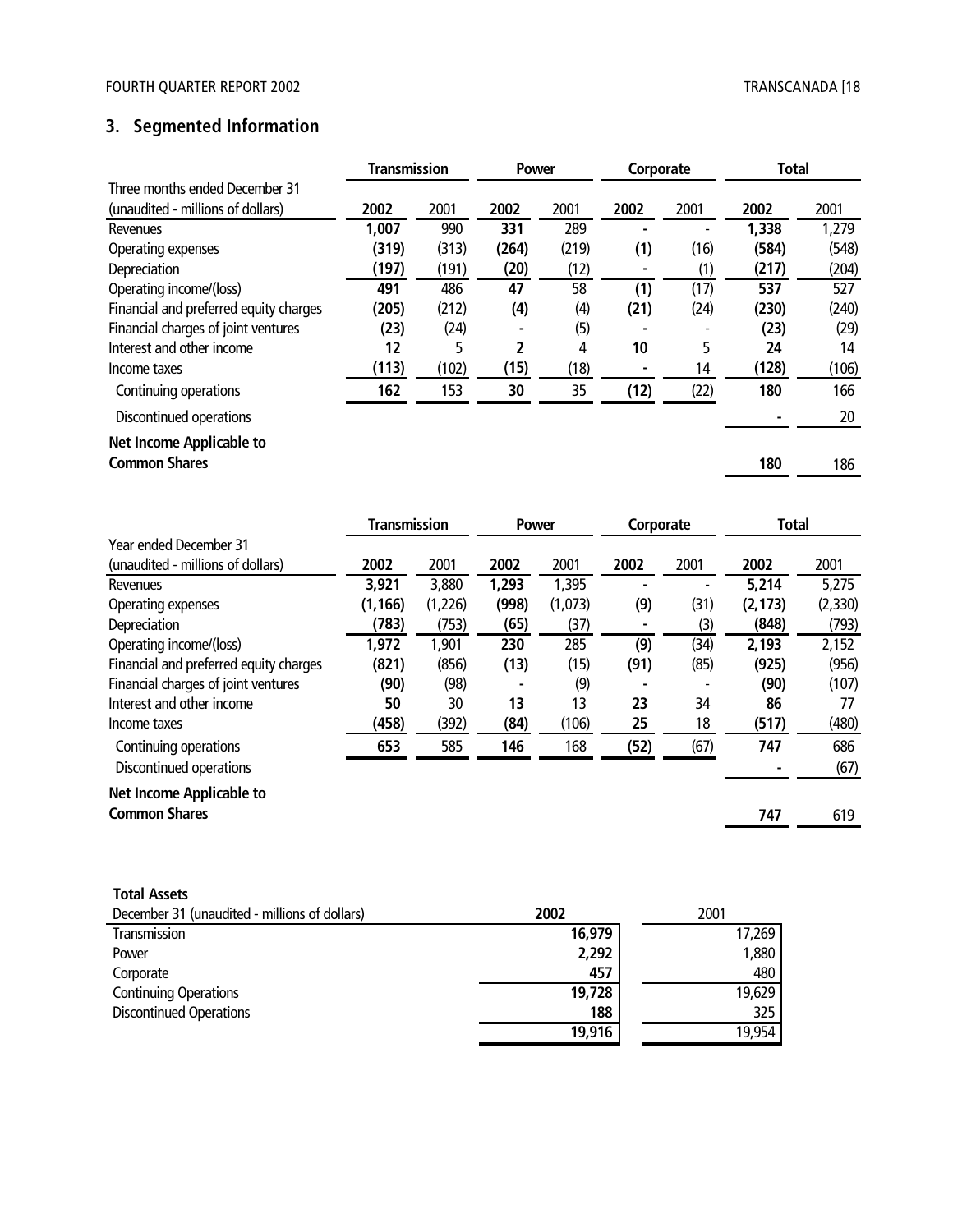# **4. Discontinued Operations**

In July 2001, the Board of Directors approved a plan to dispose of the company's Gas Marketing business. The Gas Marketing business provided supply, transportation and asset management services, as well as structured financial products and services. In December 1999, the Board of Directors approved a plan (December Plan) to dispose of the company's International, Canadian Midstream and certain other businesses. The company's disposals under both plans were substantially completed at December 31, 2001.

The company remains contingently liable pursuant to obligations under certain energy trading contracts that relate to the divested Gas Marketing business. At December 31, 2002, the provision for loss on discontinued operations, including approximately \$100 million of deferred after-tax gains and remaining obligations related to the Gas Marketing business, was reviewed and was concluded to be appropriate.

Revenues from discontinued operations for fourth quarter 2002 were \$6 million (fourth quarter 2001 - \$703 million) and for the twelve months ended December 31, 2002 were \$36 million (2001 - \$12,895 million). The provision for loss on discontinued operations at December 31, 2002 was \$234 million (December 31, 2001 - \$264 million). This was comprised of \$129 million (December 31, 2001 - \$129 million) relating to Gas Marketing and \$105 million (December 31, 2001 - \$135 million) relating to the December Plan.

#### **Other Financial Information on Discontinued Operations**

The following amounts related to discontinued operations are included in the consolidated balance sheet.

| December 31 (unaudited - millions of dollars) | 2002 | 2001  |  |
|-----------------------------------------------|------|-------|--|
| Current assets                                | 79   | 113   |  |
| Non-current assets                            | 109  | 212   |  |
| <b>Current liabilities</b>                    | (98) | (116) |  |
| Non-current liabilities                       |      | (9)   |  |
| <b>Net Assets of Discontinued Operations</b>  | 90   | 200   |  |

# **5. Contingencies**

The California Attorney General has filed a complaint for civil penalties in California Superior Court under the California Business and Professions Code. The complaint alleges that certain TransCanada subsidiaries and affiliates engaged in sales or purchases of electricity in California for which they failed to comply with the filing requirements of the Federal Power Act and the U.S. Federal Energy Regulatory Commission (FERC) orders. TransCanada believes the actions of its subsidiaries and affiliates were in compliance with the Federal Power Act and FERC requirements. TransCanada considers the complaint to be without merit and is vigorously defending it. The company has made no provision for any potential liability.